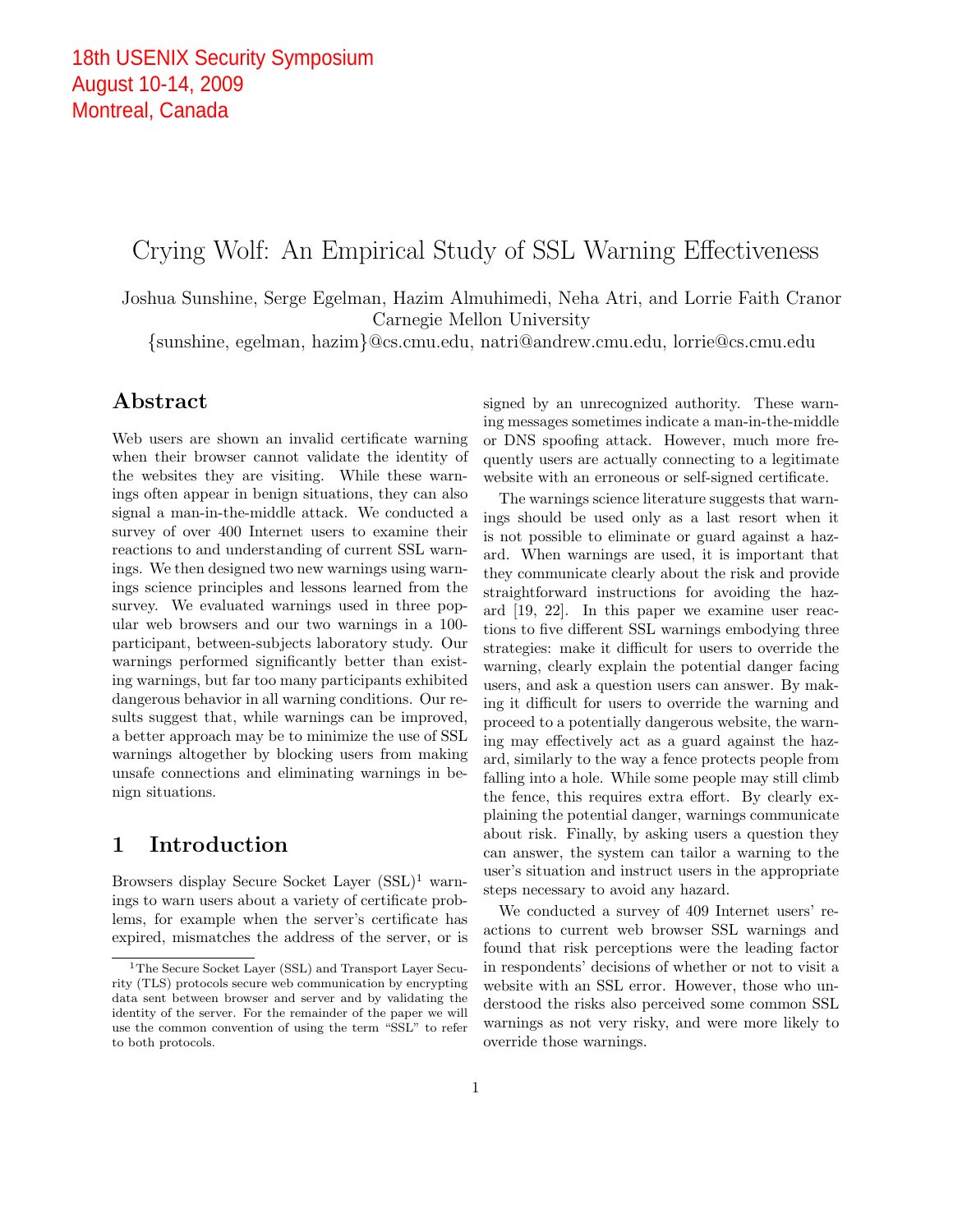We followed up this survey with a between-subjects laboratory experiment involving 100 participants who encountered SSL warnings on an online banking website that requested their credentials and a library website that did not request any credentials. We tested the Firefox 2 (FF2), Firefox 3 (FF3), and Microsoft Internet Explorer 7 (IE7) SSL warnings. We also tested two new warnings designed to take advantage of the lessons we learned in the survey. The first warning was designed with risk in mind: it succinctly explained the risks and consequences of proceeding to the website. The second warning was context sensitive: it appeared to be more severe when the participants visited websites that required them to enter personal data. We found that most participants ignored the FF2 and IE7 warnings on both websites. Many participants who used FF3 were unable to override that warning and were thus prevented from visiting both websites. Finally, we found that participants who viewed our redesigned warnings better understood the risks and made their decisions based on the type of website they were visiting. However, despite the fact that the warnings we examined embodied the best techniques available, none of the warnings provided adequate protection against manin-the-middle attacks. Our results suggest that, while warnings can be improved, a better approach may be to minimize the use of SSL warnings altogether by blocking users from making unsafe connections and eliminating warnings in benign situations.

In the next section we provide an overview of other studies that have been conducted on web browser security indicators. In Section 3 we present our online SSL warning survey methodology and results. In Section 4 we present our laboratory experiment methodology and results. Finally, we discuss our findings and conclusions.

# 2 Background and Related Work

Much previous research has indicated that users do not understand SSL. A study in 2002 found that half of the participants could not identify a secure browser

connection [8]. A 2005 study tracked eye movements and found that participants paid no attention to web browser security cues such as SSL icons. Only after priming participants to be on the lookout for security information, 69% of participants noticed the lock icon [21]. Schechter et al. tested the usability of security indicators by removing SSL indicators from a banking website and observed that all 63 participants still provided their passwords [17].

The major web browsers now include support for extended validation (EV) certificates. A regular certificate only tells a user that the certificate was granted by a particular issuing authority, whereas an EV certificate also says that it belongs to a legally recognized corporate entity [2]. FF3 and IE7 indicate a website has an EV certificate by coloring the address bar green and displaying the name of the website owner. However, a study by Jackson et al. found that EV certificates did not make users less likely to fall for phishing attacks. Many users were confused when the chrome of the web browser was spoofed within the content window to depict a green address bar. Additionally, after reading a help file, users were less suspicious of fraudulent websites that did not yield warning indicators [11]. Sobey et al. performed an eye tracking study in 2008 to examine whether participants would notice simulated versions of the EV certificate indicators that are used by FF3. They found that none of their 28 participants examined the address bar when making online shopping decisions, and therefore none of them encountered the secondary SSL dialogs containing information about the website owners [18].

Usability problems with security indicators in web browsers go beyond SSL. Wu et al. conducted a study of security toolbars used to help users identify phishing websites. The researchers examined three different styles of passive indicators—indicators that do not force user interactions—that appeared in the browser chrome. They discovered that 25% of the participants failed to notice the security indicators because they were focused on the primary task. In fact, many of those who did notice the indicators did not trust them because they believed the tool was in error since the website looked trustworthy [23]. The factors that go into website trust have been exten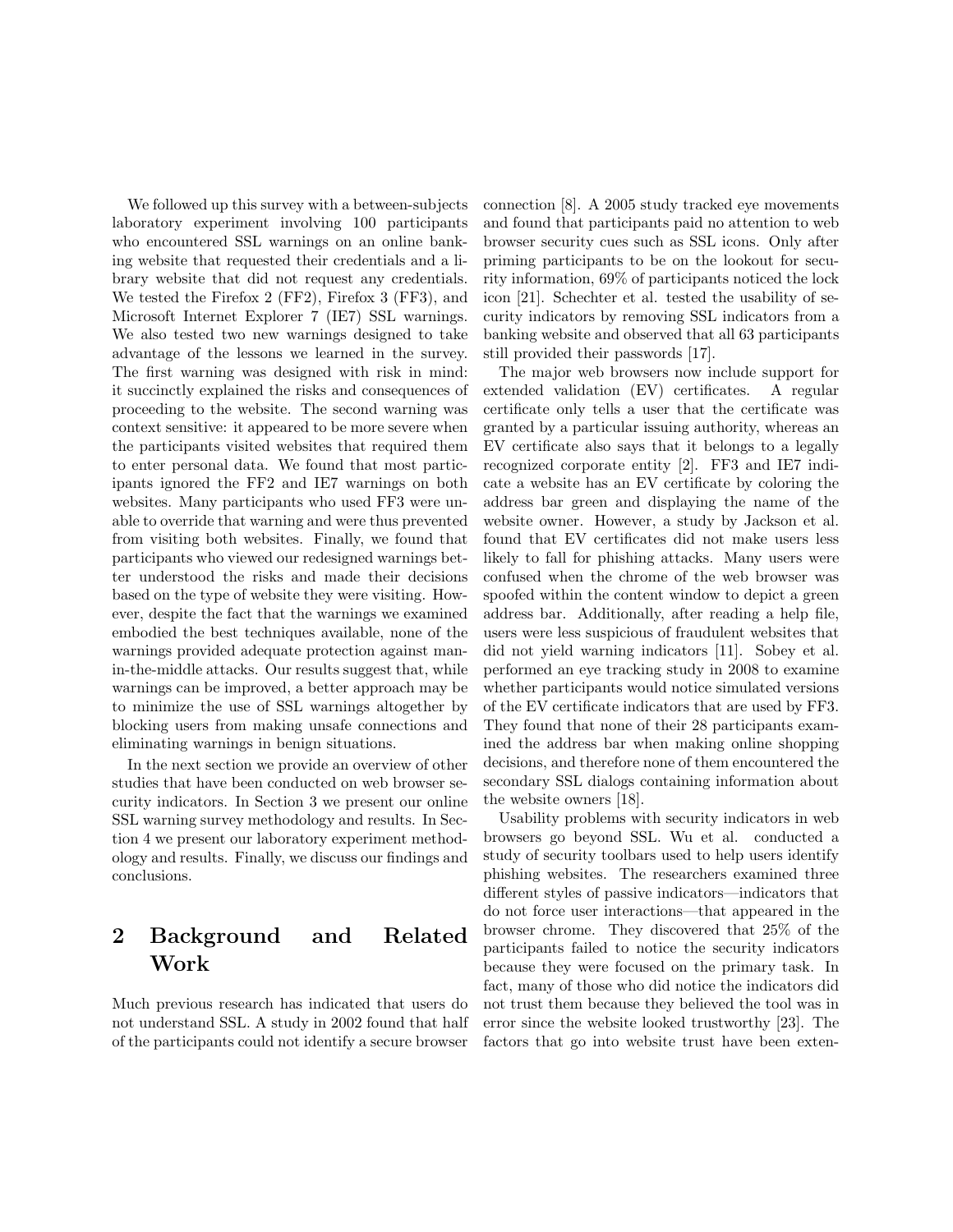sively studied by Fogg et al., who found that the "look and feel" of a website is often most important for gaining user trust [7]. Thus users might trust a professional looking website despite the presence of a passive security indicator. Dhamija et al. corroborated these findings by performing a study on why people fall for phishing websites. In their study, users examined a set of websites and were asked to identify which ones were phishing websites. They found that 23% of their study participants did not look at any of the web browser security indicators when making their decisions, even though the participants were primed for security. The researchers concluded that passive security indicators are ineffective because they often go unnoticed [4].

Because of the problems with passive security indicators, many web browsers now display "active" warnings that require the user to take an action usually deciding whether or not to visit the destination website—in order to dismiss the warning. While these warnings force the user to acknowledge them, they still allow the user to ignore their advice and proceed to the website despite the security error. In 2008, Egelman et al. performed a study on active web browser warnings used to warn users about potential phishing websites. They discovered that users who claimed to have seen the warnings before were significantly more likely to ignore them in the laboratory. They concluded that many of the participants had become habituated to seeing similar-looking warnings when browsing legitimate websites, and are now likely to ignore all future similarly-designed warnings, regardless of the danger they represent [6].

Jackson and Barth address the problem of users ignoring SSL warnings with the ForceHTTPS system [10]. Websites with CA signed certificates deploy a special ForceHTTPs cookie to a user's browser, which from then on only accepts valid SSL connections to the website. This strategy is elegantly simple, but it does not protect users when they encounter a website for the first time.

Wendlandt et al. created the Perspectives system to prevent habituation by only displaying warnings when an attack is probable. Perspectives transforms the CA model into a "trust-on-first-use" model, similar to how SSH works. "Notaries" keep track of all previously viewed SSL certificates and only warn users when they encounter a certificate that has changed over time. This eliminates many common SSL errors, thereby only displaying warnings when an attack is probable [20]. However, when users do encounter certificates that have been altered, it is unclear how the warnings should be designed so as to maximize their effectiveness.

Xia and Brustoloni implement a system to help users better react to unverified certificates [24]. The system requires websites interested in using private CA signed certificates to distribute tokens to their users by physical media. In 2007, Brustoloni and Villamarín-Salomón explored the idea of creating polymorphic dialogs to combat habituation. While their preliminary results were promising for warning users about malicious email attachments, it is unclear what the long-term efficacy would be if such a system were created for SSL warnings [1].

The pervasive nature of SSL errors raises questions about the efficacy of SSL warnings. A survey of 297,574 SSL-enabled websites queried in January 2007 found 62% of the websites had certificates that would trigger browser warnings [5]. A January 2009 study performed using a list of the top one million websites found that at least 44% of the 382,860 SSLenabled websites had certificates that would trigger warnings  $[13]$ <sup>2</sup> Given this large sample, many of the errors may appear on websites that are not frequently visited. Our own analysis of the top 1,000 SSL-enabled websites yielded 194 SSL errors, which is still an alarming number. Unfortunately, we do not have data on the proportion of certificate errors that appear on legitimate websites versus malicious websites, making it unclear whether these particular errors are indicative of an ongoing attack. However, we believe it is likely that most certificate errors occur on non-malicious websites, and therefore many users view the associated warnings as false positives. This means that if a web browser displays a particular warning each time it encounters any type of certificate error, users will quickly become habituated to this warning regardless of the underlying error.

<sup>2</sup>This estimate is likely low as the 2009 study did not catalog domain name mismatch errors.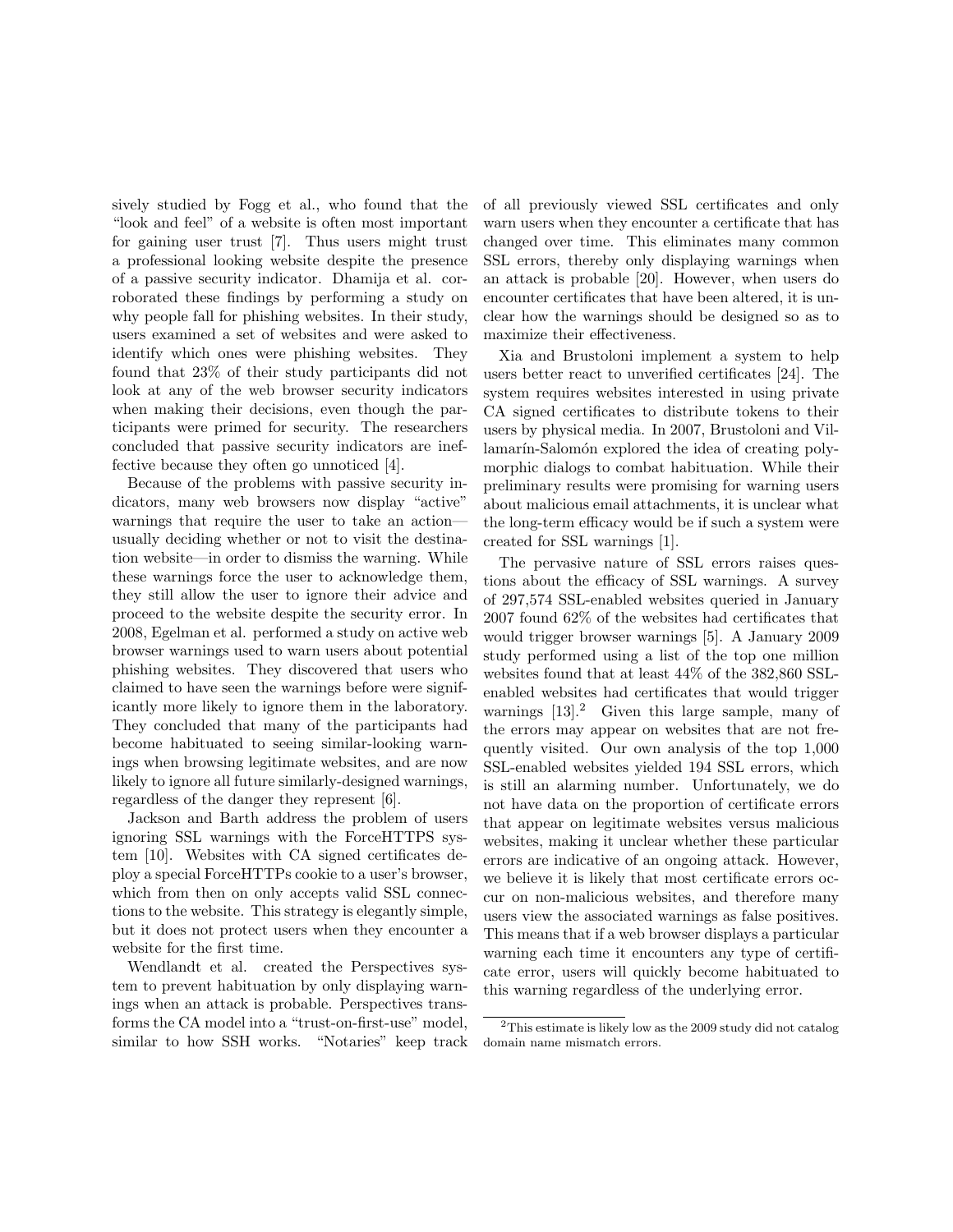# 3 SSL Survey

In the summer of 2008 we conducted an online survey of Internet users from around the world to determine how they perceived the current web browser SSL warnings.

## 3.1 Methodology

We presented survey respondents with screenshots of three different SSL warnings from the browser that they were using at the time they took the survey<sup>3</sup> and asked them several questions about each warning. These questions were followed by a series of questions to determine demographic information.

We showed participants warnings for expired certificates, certificates with an unknown issuer, and certificates with mismatched domain names.<sup>4</sup> Each warning was shown on a separate page along with its associated questions, and the order of the three pages was randomized. We included a between-group condition to see if context played a role in users' responses: half the participants were shown a location bar for *craigslist.org*—an anonymous forum unlikely to collect personal information—and the other half were shown a location bar for *amazon.com*—a large online retailer likely to collect personal and financial information. We hypothesized that respondents might be more apprehensive about ignoring the warning on a website that was likely to collect personal information. Below each warning screenshot, participants were asked a series of questions to determine whether they understood what the warnings mean, what they would do when confronted with each warning, and their beliefs about the consequences of ignoring these warnings.

We were also interested in determining how computer security experts would respond to our survey, and if the experts' answers would differ from everyone else's answers. In order to qualify respondents as experts, we asked them a series of five questions to determine whether they had a degree in an IT-related field, computer security job experience or course work, knowledge of a programming language, and whether they had attended a computer security conference in the past two years.

We recruited participants from Craigslist and several contest-related bulletin boards, offering a gift certificate drawing as an incentive to complete the survey. We received 615 responses; however we used data from only the 409 respondents who were using one of the three web browsers under study.

## 3.2 Analysis

Our 409 survey respondents used the following browsers: 96 (23%) used FF2, 117 (29%) used FF3, and 196 (48%) used IE7. While age and gender were not significant predictors of responses, $5$  it should be noted that 66% of our respondents were female, significantly more males used FF3  $(\chi^2$  = 34.01,  $p < 0.0005$ , and that IE7 users were significantly older  $(F_{2,405} = 19.694, p < 0.0005)$ . For these reasons and because respondents self-selected their web browsers, we analyzed the responses for each of the web browsers separately.

We found no significant differences in responses based on the type of website being visited. We found that respondents' abilities to correctly explain each warning was a predictor of behavior, though not in the way we expected: respondents who understood the domain mismatch warnings were less likely to proceed whereas we observed the opposite effect for the expired certificate warnings. This suggests that participants who understood the warnings viewed the expired certificate warnings as low risk. Finally, we found that risk perceptions were a leading factor in respondents' decisions and that many respondents regardless of expertise—did not understand the current warnings. In this section we provide a detailed analysis of our results in terms of warning comprehension and risk perceptions, the role of context, and the role of expertise.

<sup>3</sup>We used screenshots of the warnings from FF2, FF3, and IE7. Users of web browsers other than FF2, FF3, or IE7 were only asked the demographic questions.

<sup>&</sup>lt;sup>4</sup>We examined these three warnings in particular because we believed them to be the most common.

<sup>&</sup>lt;sup>5</sup>All statistics were evaluated with  $\alpha$ =0.05. We used a Fisher's exact test for all statistics where we report a p-value only.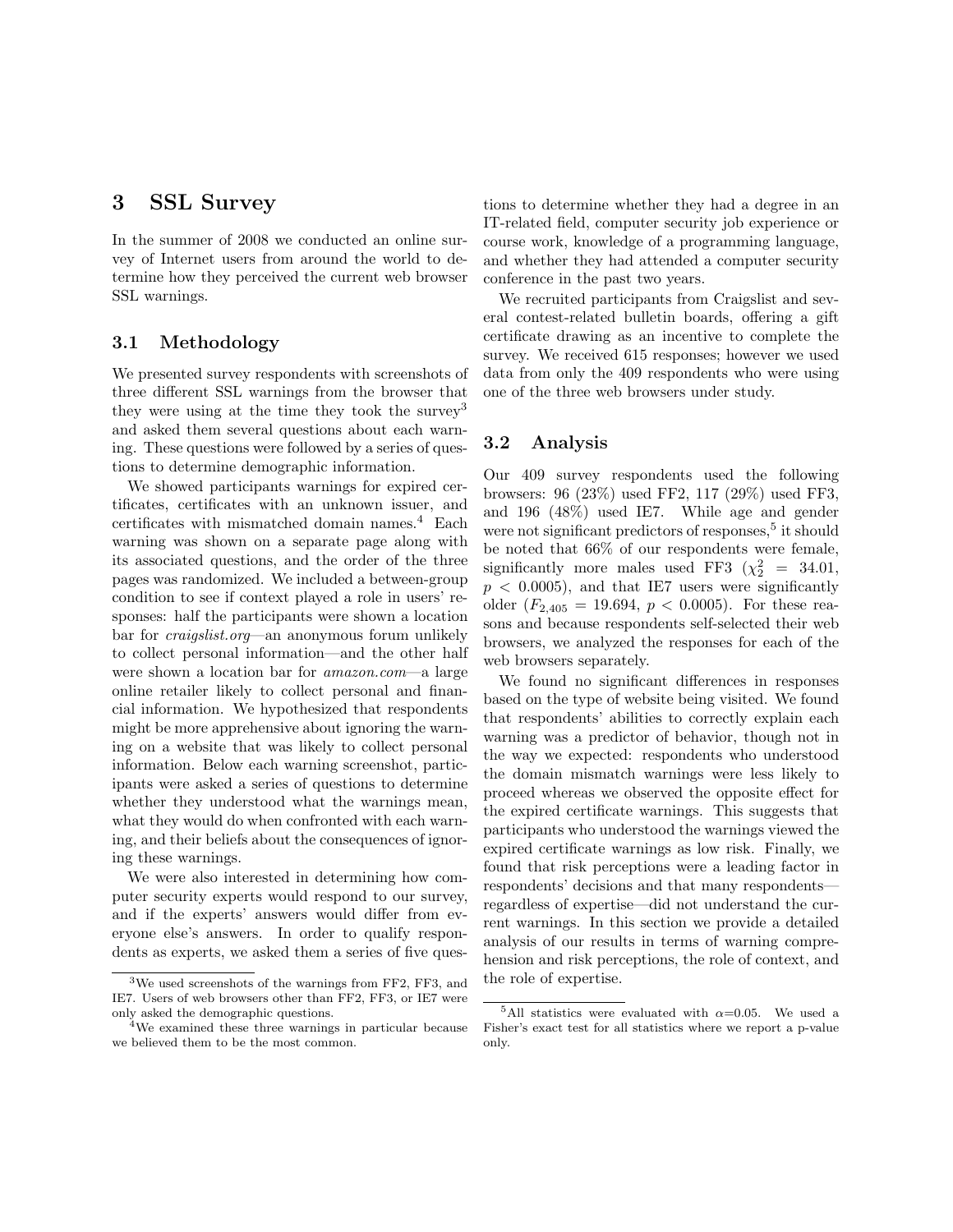

Figure 1: Participant responses to the question: *If you saw this message, would you attempt to continue to the website?*

#### 3.2.1 Comprehension and Risk Perceptions

We were primarily interested in whether respondents would continue to the destination website if they saw a given warning. As shown in Figure 1, less than half the participants claimed they would continue.

We expected to see differences in behavior for each of the three types of warnings. In order for this to be the case, participants needed to be able to distinguish each of the three warnings. We asked them to explain what they thought each warning meant and coded the answers in terms of whether or not they were correct. As shown in Table 1, we discovered that FF2 users were significantly more likely to understand the domain mismatch warnings, while FF3 users were significantly more likely to understand the expired certificate warnings.

We explored warning comprehension further by examining whether those who understood the meaning of the warnings were more likely to heed or ignore them. In general, we found that users who understood the warnings tended to behave differently than those who did not. Across all three browsers, users who understood the domain mismatch warning were more likely to say they would heed that warning than users who did not understand it. In addition, FF3 and IE7 users who understood the expired certificate warnings were more likely to indicate that they would ignore these warnings and proceed to the destination website. These results are detailed in Table 1 and indicate that users likely perceive less risk when encountering an expired certificate, and therefore are likely to proceed. However, when encountering a domain mismatch warning, knowledgeable users perceive greater risk and are likely to discontinue.

The three warnings that we examined are displayed when the authenticity of the destination website's SSL certificate cannot be guaranteed. While each of these warnings represents a different underlying error, they represent the same threat: the user may not be communicating with the intended website or a third party may be able to eavesdrop on her traffic. In both cases, sensitive information may be at risk (e.g. billing information when performing an online purchase). In order to determine whether or not respondents understood the threat model, we asked them to list the possible consequences of ignoring each of the warnings. Responses that specifically mentioned fraud, identity theft, stolen credentials (or other personal information), phishing, or eavesdropping were coded as being correct. We coded as correct 39% of responses for FF2 warnings, 44% of responses for FF3 warnings, and 37% of responses for IE7 warnings.

Incorrect responses fell into two categories: respondents who had no idea (or said there were no consequences) and respondents who mentioned other security threats. Many of those in the latter category mentioned viruses and worms. While it is possible that a malicious website may exploit web browser vulnerabilities or trick visitors into downloading malware, we considered these outside the scope of our survey because they either impact only users of a specific browser version—in the case of a vulnerability or they rely on the user taking additional actions such as downloading and executing a file. Several responses mentioned malware but additionally claimed that those using up-to-date security software are not at risk. Others claimed they were not at risk due to their operating systems:

"I use a Mac so nothing bad would happen." "Since I use FreeBSD, rather than Windows, not much [risk]."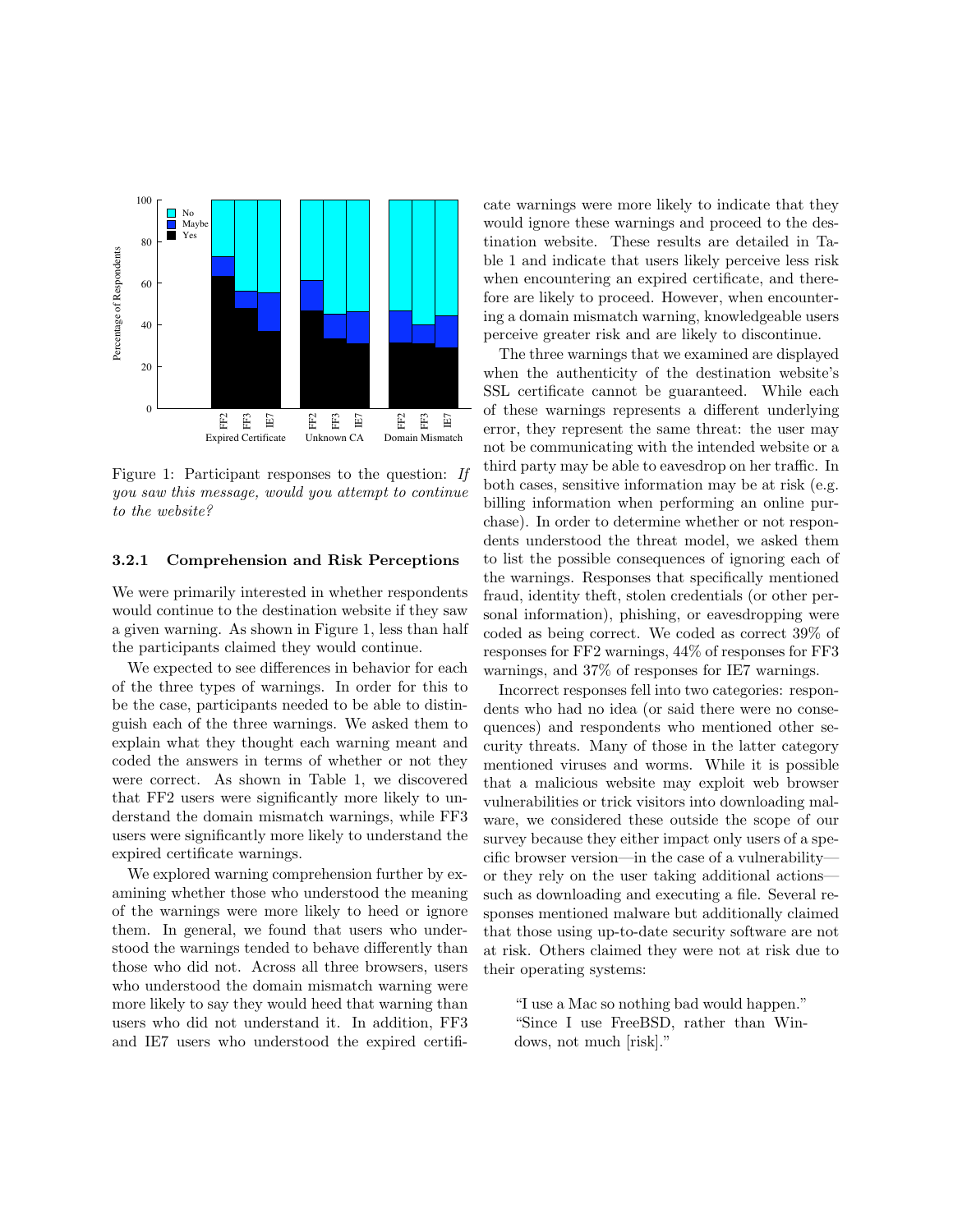|         | ರ            |     |      | <b>Expired Certificate</b> |                    | Unknown CA |      |         | Domain Mismatch |      |      |                     |
|---------|--------------|-----|------|----------------------------|--------------------|------------|------|---------|-----------------|------|------|---------------------|
| Browser | ndersto<br>D |     |      |                            | Ignored            |            |      | Ignored |                 |      |      | Ignored             |
| FF2     | v            | 48  | 50%  | 71\%                       |                    | 37         | 39%  | 43\%    | 57              | 59%  | 19%  | $\chi_2^2 = 9.40$   |
|         | N            | 48  | 50%  | 56\%                       |                    | 59         | 61\% | 49\%    | 39              | 41\% | 49\% | p < 0.009           |
| FF3     | Y            | 55  | 47%  | 64\%                       | $\chi^2_2 = 21.05$ | 35         | 30%  | 31\%    | 46              | 39%  | 15%  | $\chi_2^2 = 8.65$   |
|         | N            | 62  | 53%  | 34\%                       | p < 0.0005         | 82         | 70%  | 34\%    | 71              | 61%  | 41\% | p < 0.013           |
| IE7     | Y            | 45  | 23\% | 53%                        | $\chi_2^2 = 11.81$ | 44         | 22%  | 27%     | 62              | 32%  | 16%  | $\chi^2_{2} = 7.50$ |
|         | N            | 151 | 77%  | 32%                        | p < 0.003          | 152        | 78%  | 32\%    | 134             | 68\% | 35%  | p < 0.024           |

Table 1: Participants from each condition who could correctly identify each warning, and of those, how many said they would continue to the website. Differences in comprehension within each browser condition were statistically significant (FF2:  $Q_2 = 10.945$ ,  $p < 0.004$ ; FF3:  $Q_2 = 11.358$ ,  $p < 0.003$ ; IE7:  $Q_2 = 9.903$ ,  $p < 0.007$ . For each browser condition, the first line depicts the respondents who could correctly define the warnings, while the second depicts those who could not. There were no statistically significant differences between correctly understanding the unknown CA warning and whether they chose to ignore it.

"On my Linux box, nothing significantly bad would happen."

Of course, operating systems or the use of security software do not prevent a user from submitting form data to a fraudulent website, nor do they prevent eavesdropping. We further examined risk perceptions by asking participants to specify the likelihood of "something bad happening" when ignoring each of the three warnings, using a 5-point Likert scale ranging from "0% chance" to "100% chance." We found significant differences in responses to each warning for all three web browsers: respondents consistently ranked the expired certificate warning as being less risky than both of the other warnings. Table 2 depicts the perceived likelihood of risk for each of the web browsers and each of the three SSL warnings.

To examine whether there were differences in risk perception based on the underlying SSL error, we asked respondents to quantify the severity of the consequences of ignoring each of the SSL warnings using a 5-point Likert scale that ranged from "none" to "moderate" to "severe." As shown in Table 3, we found that respondents in every web browser condition were likely to assign significantly lesser consequences to ignoring the expired certificate warning than when ignoring either of the other two warnings.

#### 3.2.2 The Role of Expertise

Finally, we wanted to examine whether respondents' level of technical expertise influenced their decisions to heed or ignore the warnings. As described in Section 3.1, we asked respondents a series of five questions to gauge their technical qualifications. We assigned each respondent a "tech score" corresponding to the number of questions they answered affirmatively. The first column of Table 4 lists the average scores for each of the web browser conditions. We classified those with tech scores greater than or equal to two as "experts." The expert group represented the top 16.7% of FF2 users, the top 26.5% of FF3 users, and the top 12.2% of IE7 users. We compared our "experts" to the rest of our sample (i.e. respondents with scores of zero or one) and found that responses did not significantly differ in most cases. We found significant differences only among FF3 users when viewing the unknown CA and domain mismatch warnings: experts were significantly less likely to proceed to the websites (Table 4).

Finally, we examined whether the experts were better able to identify the individual warnings than the rest of the sample. We found that while the experts were more likely to identify the warnings than non-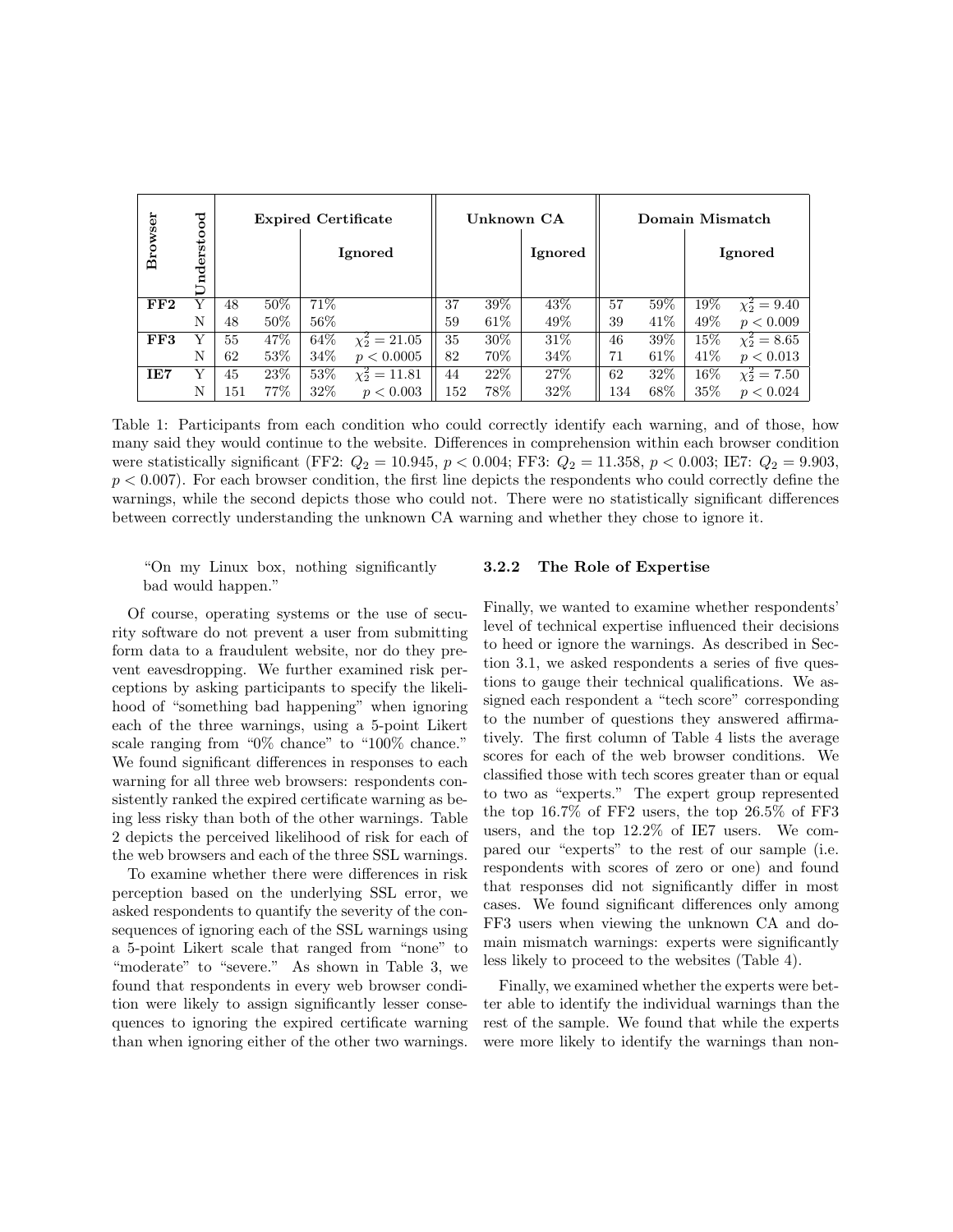|     | Expired Certificate   Unknown CA   Domain Mismatch |        |        |                                          |  |
|-----|----------------------------------------------------|--------|--------|------------------------------------------|--|
| FF2 | $37\%$                                             | 45%    |        | $54\%$   $\chi_2^2 = 25.19$ $p < 0.0005$ |  |
| FF3 | $42\%$                                             | $52\%$ |        | $50\%$   $\chi^2_2 = 13.47$ $p < 0.001$  |  |
| IE7 | $47\%$                                             | 52%    | $53\%$ | $\chi_2^2 = 12.79$ $p < 0.002$           |  |

Table 2: Mean perceptions of the likelihood of "something bad happening" when ignoring each warning, using a 5-point Likert scale ranging from 0 to 100% chance. A Friedman test yielded significant differences for each browser.

|     | Expired Certificate   Unknown $CA$   Domain Mismatch |      |      |                                        |  |
|-----|------------------------------------------------------|------|------|----------------------------------------|--|
| FF2 | $1.70^{\circ}$                                       | 2.10 | 2.29 | $\sqrt{\chi_2^2} = 20.49$ $p < 0.0005$ |  |
| FF3 | 1.96                                                 | 2.36 | 2.32 | $\chi^2_2 = 9.00$ $p < 0.011$          |  |
| IE7 | 2.14                                                 | 2.36 | 2.34 | $\chi^2$ = 16.90 $p < 0.0005$          |  |

Table 3: Mean perceptions of the consequences of ignoring each of the three warnings, using a 5-point Likert scale ranging from 0 to 4. A Friedman test shows that respondents in every web browser condition were likely to assign significantly lesser consequences to ignoring the expired certificate warning than when ignoring either of the other two warnings.

experts, even in the best case, the experts were only able to correctly define the expired certificate warnings an average of 52% of the time, the unknown CA warnings 55% of the time, and the domain mismatch warnings 56% of the time. This indicates that either our metric for expertise needs to be improved, or that regardless of technical skills, many people are unable to distinguish between the various SSL warnings.

#### 3.2.3 Conclusion

Our survey showed how risk perceptions are correlated with decisions to obey or ignore security warnings and demonstrated that those who understand security warnings perceive different levels of risk associated with each warning. However, a limitation of surveys is they collect participants' self-reported data about what they think they would do in a hypothetical situation. Thus, it is useful to validate survey findings with experimental data.

# 4 Laboratory Experiment

We conducted a laboratory study to determine the effect of SSL warnings on user behavior during real tasks.

### 4.1 Methodology

We designed our laboratory study as a betweensubjects experiment with five conditions: FF2 (Figure  $2(a)$ ), FF3 (Figure 3), IE7 (Figure  $2(b)$ ), a singlepage redesigned warning (Figure 4(b)), and a multipage redesigned warning (Figure 4). We asked participants to find information using four different types of information sources. Each task included a primary information source—a website—and an alternate source that was either an alternative website or a phone number. The primary information source for two of the tasks, the Carnegie Mellon University (CMU) online library catalog and an online banking application, were secured by SSL. We removed the certificate authorities verifying these websites from the trusted authorities list in each browser used in the study.<sup>6</sup> Therefore, participants were shown an invalid certificate warning when they navigated to the library and bank websites. We noted how users reacted to these warnings and whether they completed the task by continuing to use the website or by switching to

 ${}^{6}$  Ideally we would have performed a man-in-the-middle attack, for example by using a web proxy to remove the websites' legitimate certificates before they reached the browser. However, due to legal concerns, we instead simulated a manin-the-middle attack by removing the root certificates from the web browser.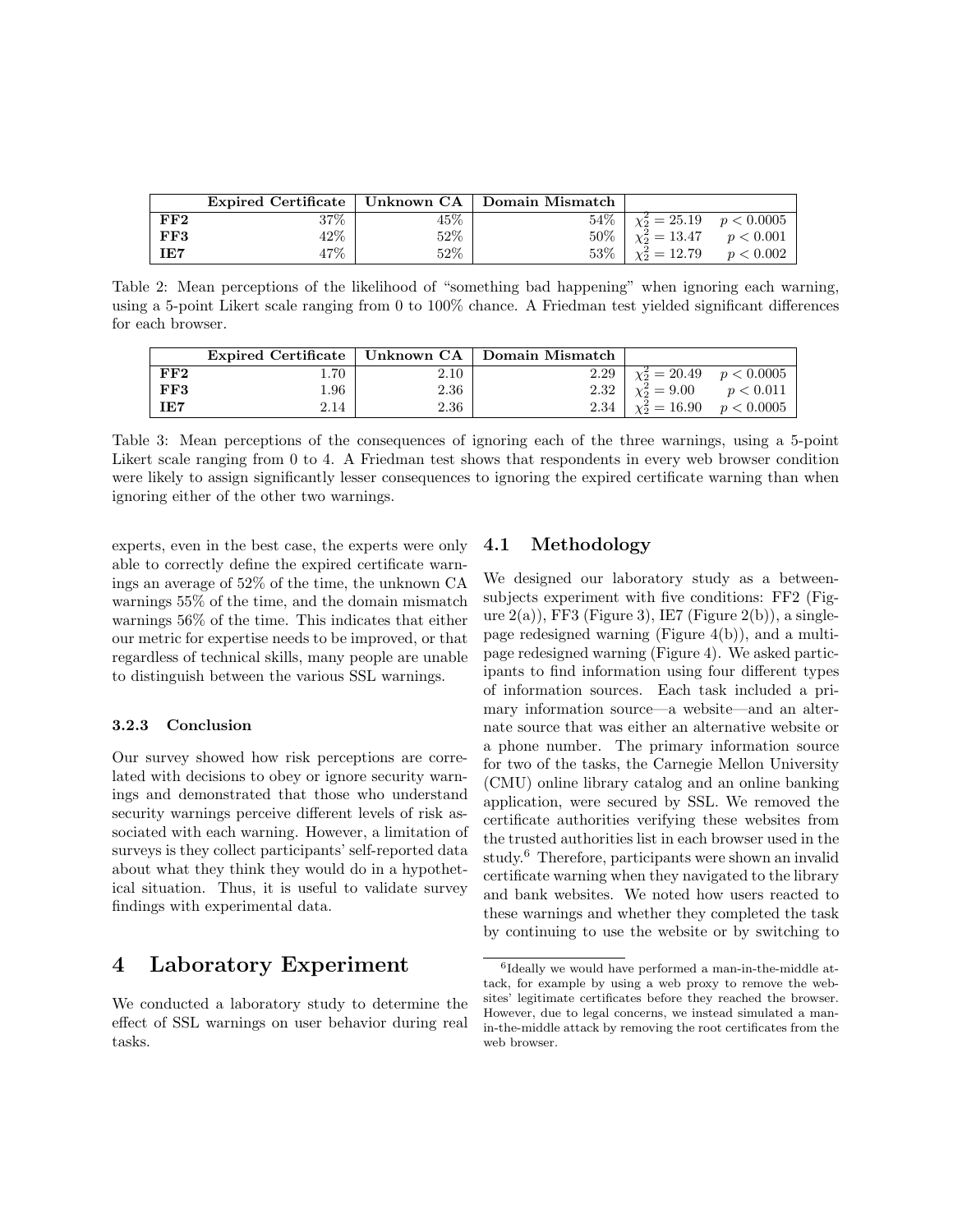|     | Tech score      |               | Expired |      | Unknown CA         |        | Domain Mismatch    |
|-----|-----------------|---------------|---------|------|--------------------|--------|--------------------|
| FF2 | $\mu = 0.61$    | Experts       | 69%     | 44\% |                    | $31\%$ |                    |
|     | $\sigma = 1.14$ | $Non-Express$ | 63%     | 48%  |                    | 31\%   |                    |
| FF3 | $\mu = 0.99$    | Experts       | 52\%    | 13%  | $\chi_2^2 = 12.37$ | 10%    | $\chi_2^2 = 11.42$ |
|     | $\sigma = 1.42$ | Non-Experts   | 47%     | 41\% | p < 0.002          | $31\%$ | p < 0.003          |
| IE7 | $\mu = 0.47$    | Experts       | 42\%    | 33%  |                    | 29\%   |                    |
|     | $\sigma = 1.02$ | Non-Experts   | 36%     | 31\% |                    | 29%    |                    |

Table 4: Percentage of experts and non-experts who said they would continue past the warnings. The first column shows respondents' average tech scores.

the alternative information source. Finally, we gave users an exit survey to gauge their understanding of and reaction to the warnings.

### 4.1.1 Recruitment

We recruited participants by posting our study on the experiment list of the Center for Behavioral Research at CMU. We also hung posters around the CMU campus. Participants were paid \$10–20 for their participation.<sup>7</sup> All recruits were given an online screening survey, and only online banking customers of our chosen bank were allowed to participate. The survey included a range of demographic questions and questions about general Internet use.

In total, 261 users completed our screening survey and 100 users qualified and showed up to participate in our study. We randomly assigned 20 users to each condition. Half the users in each condition were given the bank task first and half were given the library task first. Participants took 15–35 minutes to complete the study including the exit survey.

We tried to ensure that participants were not primed to think about security. The study was presented not as a security study, but as a "usability of information sources study." Our recruitment postings solicited people who were "CMU faculty staff or students" and had "used online banking in the last year." However, we also required that participants have "purchased an item online in the last year" and "used a search engine" to avoid focusing potential participants on the banking tasks. Finally, our screening survey asked a series of questions whose

responses were not used to screen participants (e.g. "How often do you use Amazon.com?"), to further obfuscate the study purpose.

#### 4.1.2 Conditions



(a) Firefox 2



(b) Internet Explorer 7

Figure 2: Screenshots of the FF2 and IE7 warnings.

The FF2 warning, displayed in Figure  $2(a)$ , is typical of invalid certificate warnings prior to 2006. This

<sup>7</sup>Initially participants were paid \$10, but we raised the payment to \$20 to reach our recruiting goals.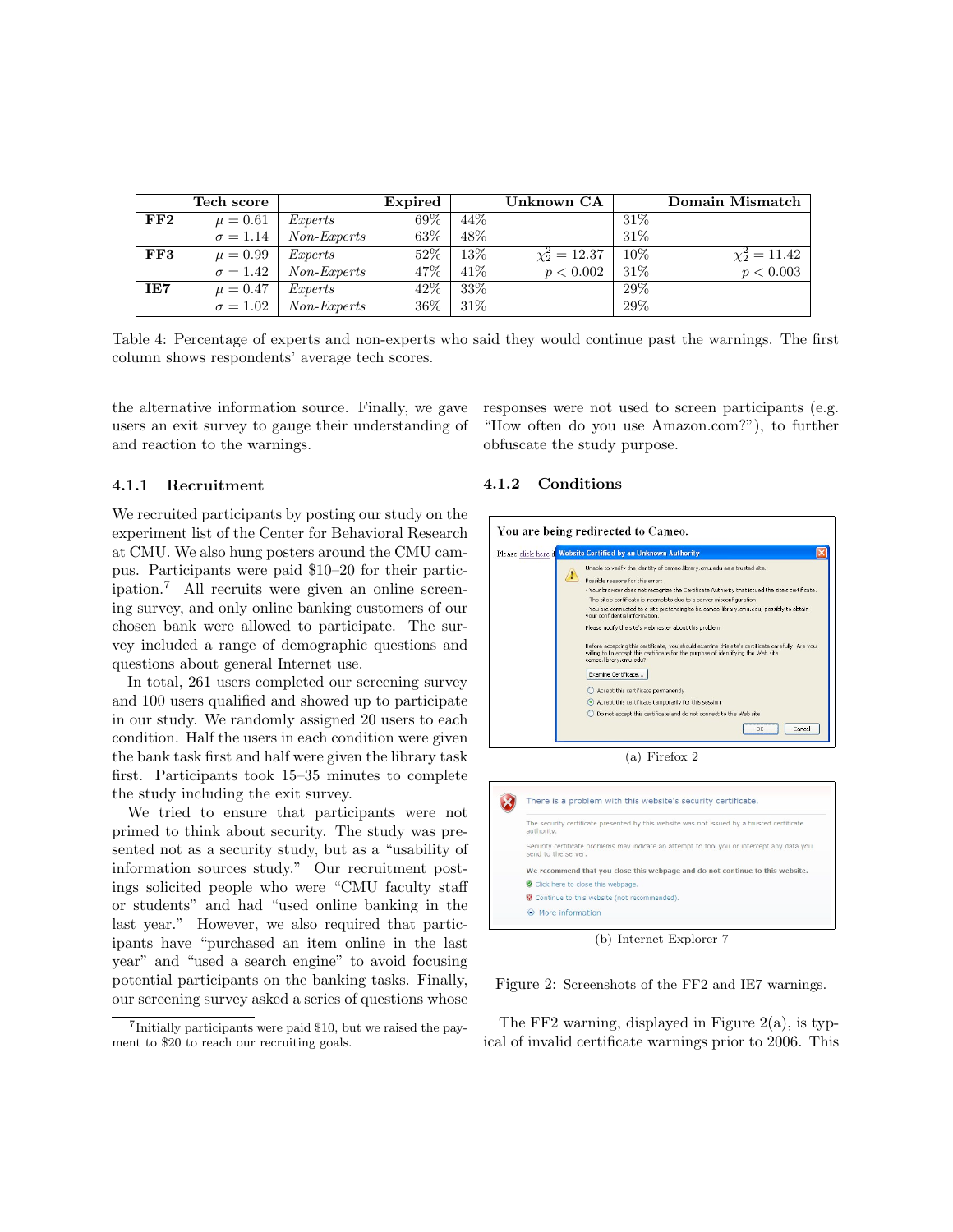warning has a number of design flaws. The text contains jargon such as, "the website's certificate is incomplete due to a server misconfiguration." The look and feel of the warning, a grey dialog box with a set of radio buttons, is similar to a lot of other trivial dialogs that users typically ignore, such as "you are sending information unencrypted over the internet." The default selection is to accept the certificate temporarily. This is an unsafe default for many websites, including the online banking application in our study.

A more subtle problem with the FF2 warning, and those like it, is that it asks users a question that they cannot answer. The warning asks the user to determine if the certificate problem is the result of a server/browser configuration problem or a legitimate security concern. Since users are not capable of making this determination, the dialog is, in the words of Firefox project co-founder Blake Ross, "a dilemma to users." Ross calls on browser designers to do everything possible to make decisions for their users. When designers have to ask questions of their users, they should ask questions that users can answer [16].



Figure 3: Screenshot of the initial FF3 warning.

The FF3 warning should be more noticeable to users than its predecessor because it takes over the entire page and forces users to make a decision. Additionally, it takes four steps to navigate past the warning to the page with the invalid certificate. First the user has to click a link, mysteriously labeled "or you can add an exception. . . " (Figure 3), then click a button that opens a dialog requiring two more button clicks. The first version of the FF3 warning required 11 steps.<sup>8</sup> This clearly represented a decision by Firefox developers that all invalid certificates are unsafe. They made the original version of the warning so difficult for users to override, that only an expert would be likely to figure out how to do it. While FF3 was in alpha and beta testing, many users erroneously believed the browser was in error when they could not visit websites that they believed to be legitimate.<sup>9</sup>





Figure 4: Screenshot of redesigned warning.

The IE7 warning, shown in Figure 2(b), occupies the middle ground between the FF2 and FF3 warnings. It takes over the entire page and has no default option, but differs from the FF3 warning because it can be overridden with a single click on a link labeled "Continue to this website." It has a slightly scarier look and feel than the FF2 warning: the background color has a red tint and a large X in a red shield dominates the page. The warning also explicitly recommends against continuing. Finally, when viewing this warning the background of the address bar is red and continues to be red after one overrides the warning.

<sup>8</sup>https://bugzilla.mozilla.org/show bug.cgi?id=399275

<sup>9</sup>https://bugzilla.mozilla.org/show bug.cgi?id=398915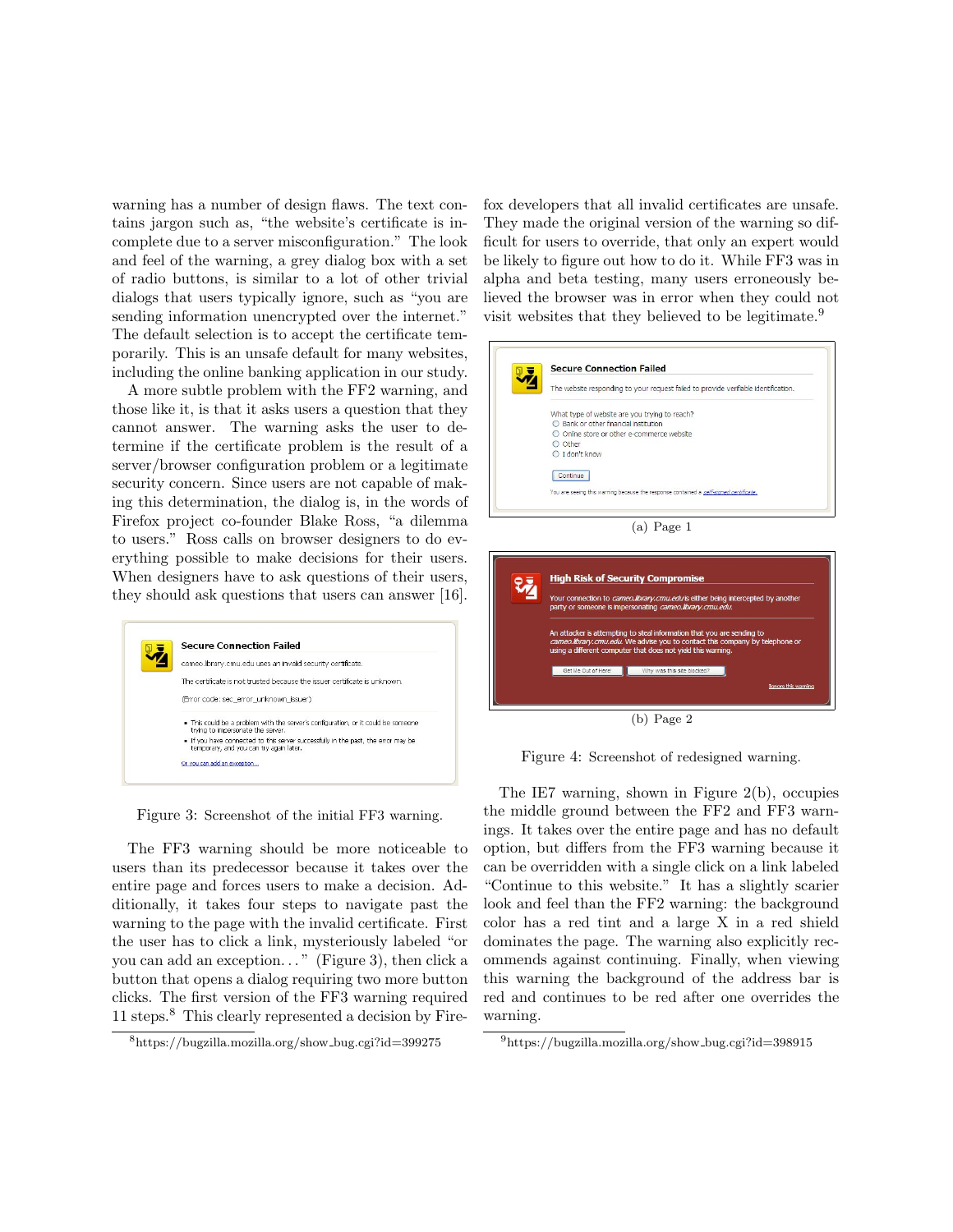We designed two warnings using techniques from the warning literature and guided by results from our survey. Our multi-page warning first asks the user a question, displayed in Figure  $4(a)$ , and then, depending on the response, delivers the user either to the severe warning page shown in Figure 4(b) or to the requested website. The second version of the warning shows only the severe warning (Figure 4(b)). Both versions were implemented in IE7. We used the resource modify tool<sup>10</sup> to replace the HTML file of the native warning in an IE DLL with our HTML files.

The second version of our warning serves two purposes. First, it attempts to see how users react to a simple, clear, but scary warning. The warning borrows its look and feel from the FF3 phishing warning. It is red and contains the most severe version of Larry the Firefox "passport officer."<sup>11</sup> The title of the page is clear and harsh: "High Risk of Security Compromise." The other context is similarly blunt (e.g. "an attacker is attempting to steal information that you are sending to *domain name.*"). Even the default button, labeled "Get me out of here!" signifies danger. The only way for a user to continue is to click the tiny link labeled "Ignore this warning" in the bottom right corner. The second purpose of the single page warning is to help us interpret the results from our multi-page warning. We compare the multipage results to the single-page results to see how the question affects user actions independent of the the scary second page.

The original FF3 warning aimed to avoid asking users questions, and instead decided on users' behalf that invalid certificates are unsafe. However, even the Firefox designers eventually realized this could not work in the real world because too many legitimate websites use invalid certificates. Instead, our warning aims to ask the users a question that they can answer and will allow us to assess the risk level. Our question is, "What type of website are you trying to reach?" Users were required to select from one of four responses: "bank or other financial institution," "online store or other e-commerce website," "other," and "I don't know." If users selected the first two options, they saw the severe warning that discouraged them from continuing. We tested this question as a prototype for leveraging user-provided information to improve security warnings. It is not a complete solution as our question neglects many other types of websites that may collect sensitive information. We decided to show the secondary warning on bank websites and online stores because these are the most frequently attacked websites [15].

#### 4.1.3 Experimental Setup

All studies were conducted in our laboratory on the same model of laptop. Participants interacted with the laptop within a virtual machine (VM). We reset the VM to a snapshot after each participant finished the study to destroy any sensitive data entered by the participant (e.g. bank password). This process also ensured that all browser and operating system settings were exactly the same for every participant. Finally, experimenters read instructions to participants from a script and experimenters did not help particiants complete the tasks.

#### 4.1.4 Tasks

After participants signed IRB consent forms, the experimenter handed them an instruction sheet and read this sheet aloud. Participants were reminded that they would be "visiting real websites and calling real organizations" and therefore should go about "each task in the way you would if you were completing it with the computer you usually use." Participants were also instructed to "think aloud and tell us what you are thinking and doing as you complete each task," in order to give us qualitative reactions to the warnings. The experimenter took notes throughout the study. The study was recorded (audio only), which allowed experimenters to retrieve details that were missed during note taking.

After the instructions were read and digested, the instruction sheets for each task were handed to the participant and read aloud by the experimenter one by one. The next task was not revealed until all previous tasks had been completed. The first task asked participants to find the total area of Italy in square

<sup>10</sup>http://deletethis.net/dave/xml-source-view/httperror. html

 $11$ http://news.cnet.com/8301-10789<sub>-3</sub>-9970606-57.html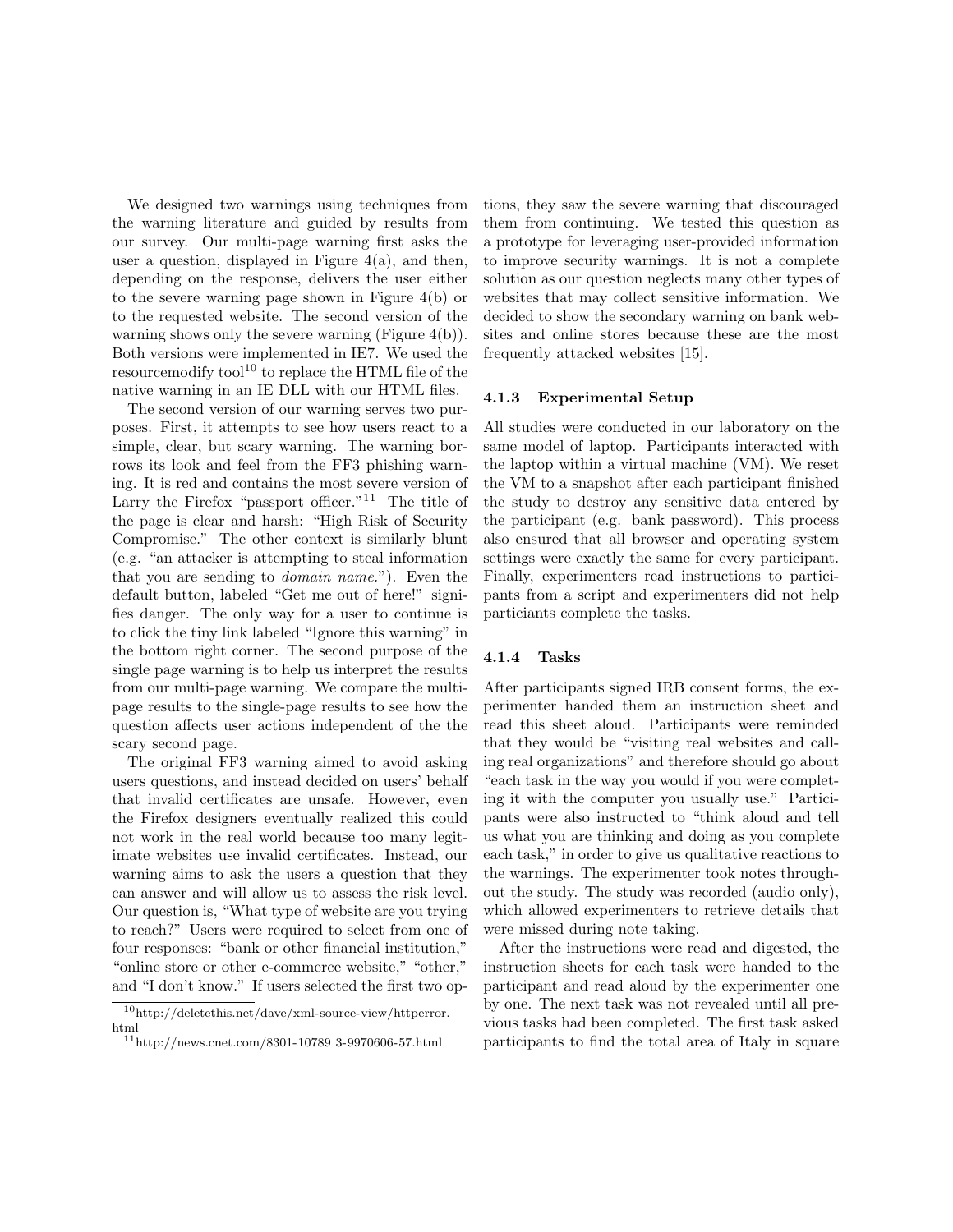kilometers using Google or Ask.com as an alternative. The second task was to look up the last two digits of the participant's bank account balance using the online banking application or using phone banking. The third task was to locate the price of the hardcover edition of the book *Freakonomics* using Amazon.com or the Barnes and Noble website. Finally, the fourth task was to use the CMU online library catalog or alternatively the library phone number to retrieve the call number of the book *Richistan* (i.e. no personal information was transmitted).

The first and third tasks were "dummy tasks," since the bookstore and search engine revealed no warnings. Instead, they reinforced to participants that the goal of the study was information sources, not security. Half the participants in each condition had the second and fourth tasks—the warning tasks—swapped so that we could control for the ordering of the warnings.

Researchers have found that study participants are highly motivated to complete assigned tasks. Participants want to please the experimenter and do not want to "fail" so they sometimes exert extreme effort to complete the task [12]. A closely related study [17] was criticized for not taking into account this "task focus" phenomenon [14]. Critics worried that participants were ignoring the warnings in the study because of task focus and not because this is what they would do in a more natural environment.

Our study design mitigates participants' task focus by presenting an alternate method for each task so that participants could "pass the test" without ignoring the warnings. We instructed participants to "try the suggested information source first," to ensure that participants would only call the library or bank as a reaction to the warning. As there were no obstacles to completing the dummy tasks using the suggested information source, none of the participants used the alternate method to perform the dummy tasks.

### 4.1.5 Exit Survey

After completing all four study tasks, participants were directed to an online exit survey hosted by SurveyMonkey. The exit survey asked 45 questions in

six categories. The first set of questions asked about their understanding of and reaction to the bank warning in the study. The second question asked the same questions about the library warning. The third set asked questions to gauge their general understanding of certificates and invalid certificate warnings. The fourth set gauged participants' prior exposure to identity theft and other cyberthreats. The fifth set, which were also asked in the online SSL survey, asked them about their technical experience, including their experience with computer security. Finally, the sixth set asked general demographic questions like age, gender and education level.

### 4.2 Results and Analysis

The primary goal of any SSL warning should be to prevent users from transmitting sensitive information to suspicious websites. A secondary—but still important—goal is to allow users to continue in the event of a false positive (i.e. when a certificate error is unlikely to result in a security compromise). In our study we examined these goals by observing whether participants discontinued visiting the bank website while continuing to the library website. These results from our laboratory experiment are displayed in Table 5. Participants who saw our single-page or multi-page warnings were more likely to heed the warnings than participants who saw the FF2 or IE7 warnings, but not the FF3 warning. In contrast, participants who saw our multi-page warning were more likely to visit the library website than participants who saw the FF3 warning. In the rest of this section we discuss demographics, present more detailed comparisons of the conditions and tasks, and present interesting qualitative results from our exit survey.

#### 4.2.1 Participant Characteristics

We did not find any statistically significant demographic imbalances between participants in our randomly assigned conditions. The factors we tested were gender, nationality, age, technical sophistication, and a metric we call "cyberthreat exposure" designed to measure participants' prior experiences with information theft and fraud. Most demographic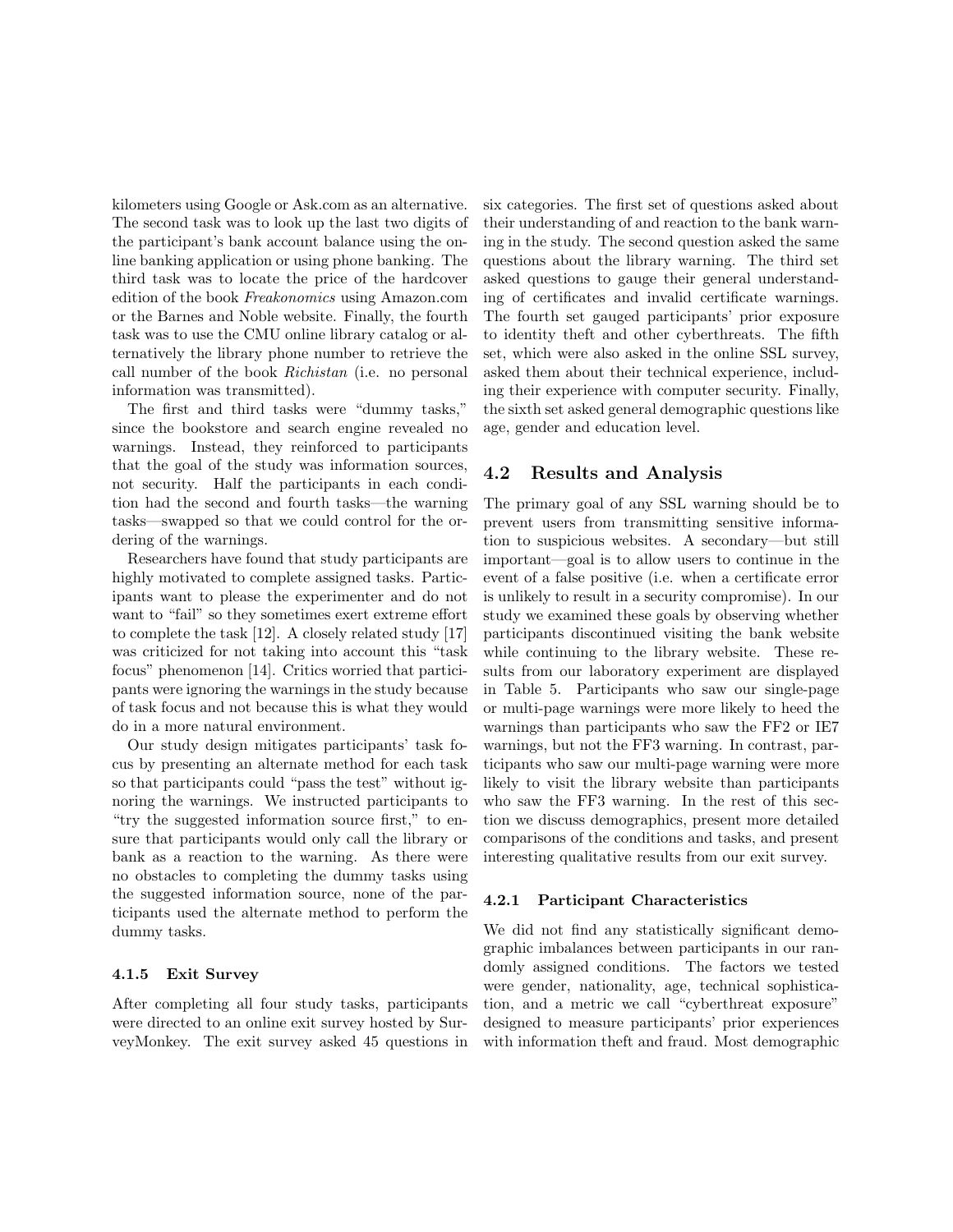|              |    | FF2    |           | $_{\rm FF3}$ |    | IE7     |    | Single-Page |     | Multi-Page |
|--------------|----|--------|-----------|--------------|----|---------|----|-------------|-----|------------|
| ${\bf Bank}$ |    | $90\%$ | ᆠ         | $55\%$       |    | $(90\%$ |    | 45%         | 1 ດ | $(60\%)$   |
| Library      | 19 | $95\%$ | 1 ດ<br>∸∸ | $(60\%)$     | 20 | 100%    | 16 | $(80\%)$    | 19  | $(95\%)$   |

Table 5: Number (and percentage) of participants in each condition who ignored the warning and used the website to complete the library and bank tasks.

factors were determined by a single exit survey question (e.g. gender, nationality). Technical sophistication was measured by a composite score of five question, the same as in the online survey. Similarly, cyberthreat exposure was measured by asking participants if they have ever had any account information stolen, found fraudulent transactions on bank statements, had a social security number stolen, or if they had ever been notified that personal information had been stolen or compromised.

Our participants were technically sophisticated, mostly male, and mostly foreign students. We had 68 male and only 32 female participants. All of our participants were between the ages of 18–30, and all but two were students. Sixty-nine participants were born in India, 17 in the United States, and the remaining were from Asia (10) and Europe (4). The average tech score was 1.90, which is significantly larger than the 0.66 average among the survey respondents.

We do not have a large enough sample size to determine whether age, profession, or nationality influenced participant behavior. In addition, our participants had so little cyberthreat exposure—83 participants answered affirmatively to 0 out of 4 questions that we could not determine if exposure correlated with our results. On the other hand, while our sample was large enough to observe behavioral differences based on gender and technical sophistication if large differences existed, we observed no statistical differences in participant behavior based on those factors. Finally, we found no statistical difference in behavior based on task order in any of the conditions.

#### 4.2.2 Effect of Warning Design on Behavior

Our study focused on evaluating whether SSL warnings effectively prevent users from transmitting sensitive information to suspicious websites, while allowing them to continue in the event of a false positive.

We hypothesized that participants visiting the bank website who see our redesigned warnings would be significantly more likely to discontinue than participants who see the other warnings. We used a onetailed Fisher's exact test to analyze our results. We found that significantly more participants obeyed our single page warning than obeyed the FF2 and IE7 warnings ( $p < 0.0029$  for both comparisons). Similarly, our multi-page warning performed better than the FF2 and IE7 warnings  $(p < 0.0324)$ . However, FF3 was equivalently preventative, and it was also significantly better than the FF2 and IE7 warnings  $(p < 0.0155)$ .

We also hypothesized that participants visiting the library website who see our redesigned warning will be significantly more likely to continue than participants who see the other warnings. In this case our hypothesis turned out to be mostly false. Participants who viewed our multi-page warning were significantly more likely to use the library website than participants who saw the FF3 warning  $(p < 0.0098)$ . However, users of our multi-page warning visited the library website at an equal rate to users of the FF2 and IE7 warnings. Our single page warning was not significantly different than any of the other warnings. The FF3 warning caused significantly more participants to call the library than the FF2 warning ( $p < 0.0098$ ) or the IE7 warning ( $p < 0.0016$ ).

Two participants in the FF3 condition and one in our multi-page warning condition thought the library and bank servers were down or that we had blocked their websites. One wrote in the exit survey "the graphics made me feel the server was down" and another wrote "I just saw the title and assumed that it is just not working on this computer." We suspect that users confuse the warnings with a 404 or server not found error, like the one shown in Figure 5. The warnings have very similar layouts and coloring. The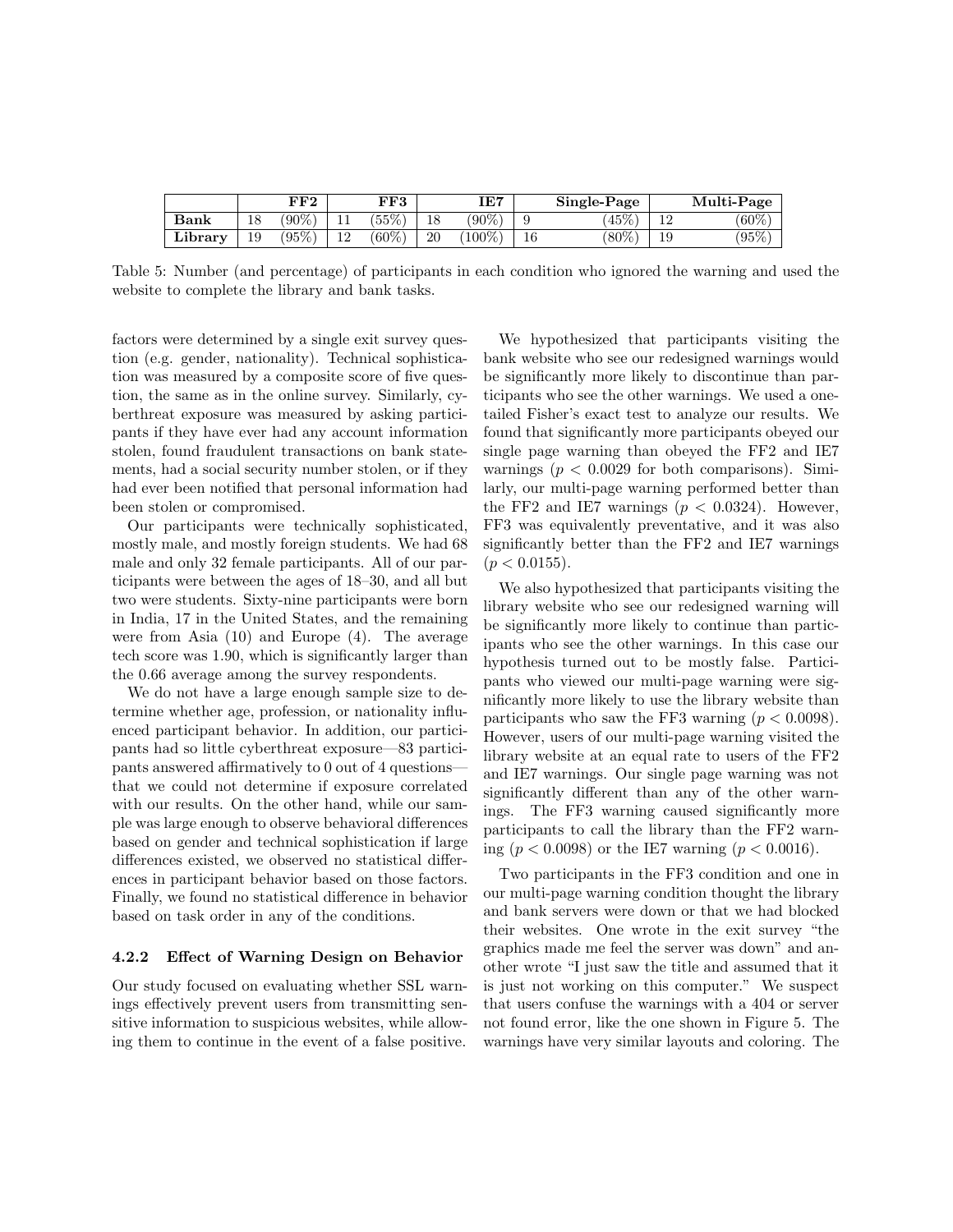

Figure 5: Screenshot of server not found error in FF3.

yellow Larry icon in the FF3 warning (Figure 3) and the first page of our multi-page (Figure  $4(a)$ ) warning is similar to the yellow triangle in Figure 5.

We took careful note of how participants in the multi-page warning condition answered the question "What type of website are you trying to visit?" presented to them on the first page of the warning. Fifteen participants answered exactly as expected – they selected "other" for the library and "bank or other financial institution" for the bank. The remaining five participants exhibited noteworthy behaviors: one participant did not answer the question for either task, while three participants performed the library task first and appropriately answered "other," but also inaccurately answered "other" when visiting the bank website. This is stark evidence of the ill-effects of warning habituation – these participants learned how to ignore the warning in the library task and immediately reapplied their knowledge to the bank task. Finally, one participant first performed the bank task and correctly answered "bank or other financial institution." However, when she saw the second page of the warning she clicked the back button and changed her answer to "other."

#### 4.2.3 Risk Perception in Context

We hypothesized that participants who viewed our multi-page warning would be more likely to obey the warnings when they were visiting the bank website than when they were visiting the library website. Because this warning took context into account in determining severity, it appeared to be more severe on the bank website. All 14 participants in our study who heeded the library warning also heeded the warning at the bank. An additional 18 participants heeded the bank warning and proceeded past the library warning. Participants who viewed our multi-page warning  $(p < 0.0098)$  and our single-page warning  $(p < 0.0242)$  were significantly more likely to heed the warning at the bank than at the library.

We believe the behavior exhibited by users of our single page warning can be explained both by its success in raising awareness of risk and its clear communication of what users should do in response to the risk. When the 11 participants who heeded the single-page bank warning were asked in the exit survey "Why did you choose to heed or ignore the warning?" 9 out of 11 specifically mentioned the security of their information as the reason. In contrast only 2 participants in each of the FF2, FF3, and IE7 conditions mentioned risk in response to the same question. In addition, 10 of the 20 participants in our singlepage warning condition when asked, "What action(s) did you think the warning at the bank wanted you to take?" responded that it wanted them *not* to proceed. Only 3 FF2, 2 FF3, and 4 IE7 participants answered the same way.

#### 4.2.4 Impact of Reading and Understanding

In each of the first two sections of the exit survey we asked participants if they "read the text of the warning at the *bank/library* website." At the bank website, significantly more people read our multi-page warning than the FF2 ( $p < 0.0128$ ), FF3  $(p < 0.0018)$ , or IE7  $(p < 0.0052)$  warnings (Table 6). There were no other significant differences in reported readership across conditions or tasks. We used a chisquare test to see if there was a difference in how reading affected behavior. Among the participants who did not read the warnings, FF2 and IE7 users were significantly more likely to log in to the bank website  $(\chi^2_4 = 13.56, p < 0.009)$ , whereas FF3 users were significantly less likely to log in to the library website  $(\chi^2_4 = 18.38, p < 0.001)$ .

The exit survey asked participants "what did you believe the warning at the *bank/library* website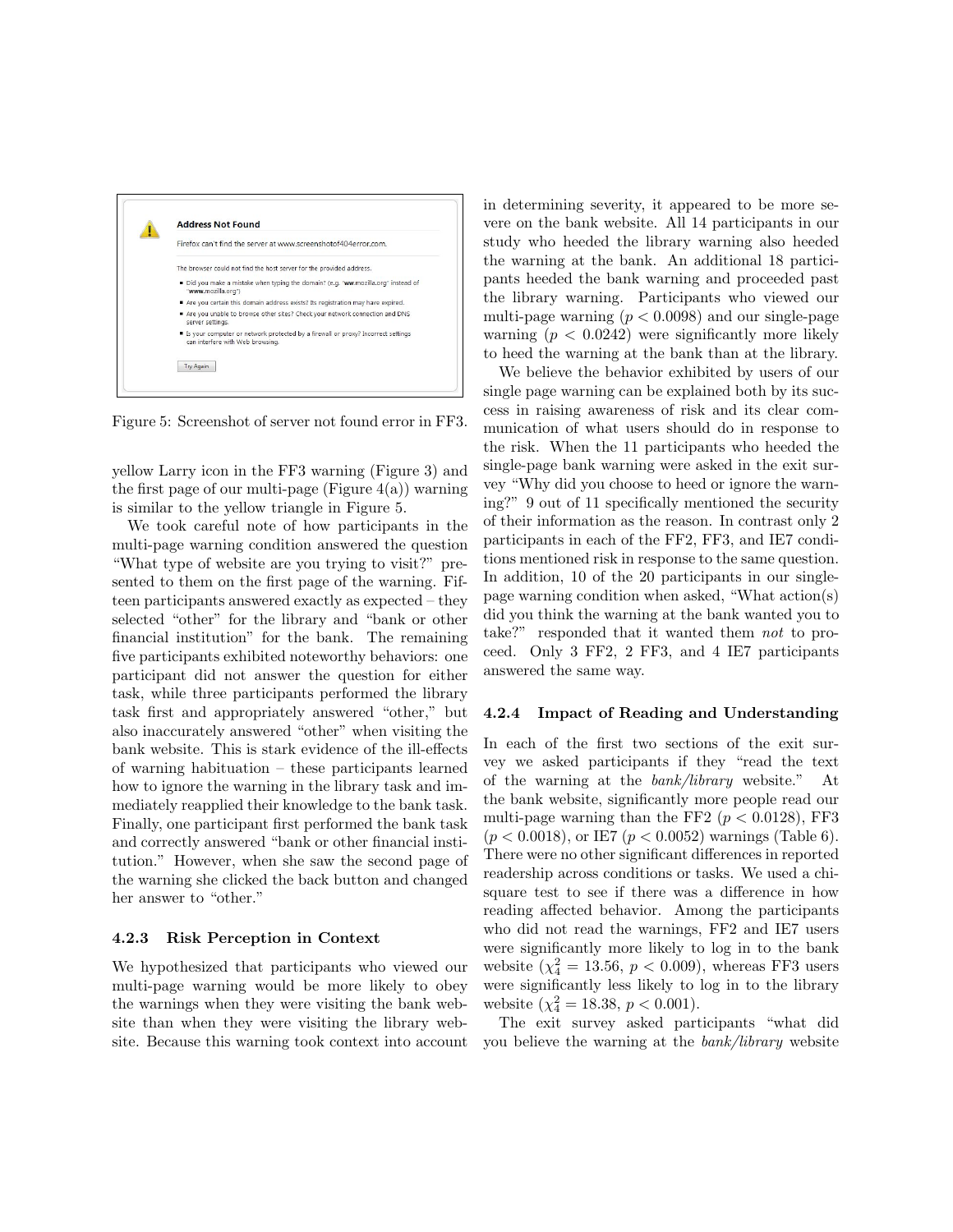| Condition    | Read      |        | Didn't Read |        | Understood |        | Didn't Understand |        |  |
|--------------|-----------|--------|-------------|--------|------------|--------|-------------------|--------|--|
|              | Logged In | Called | Logged In   | Called | Logged In  | Called | Logged In         | Called |  |
| $_{\rm FF2}$ |           |        |             |        |            |        |                   |        |  |
| FF3          |           |        |             |        |            |        |                   |        |  |
| IE7          |           |        | 14          |        |            |        | 10                |        |  |
| Single-Page  |           |        |             |        |            |        |                   |        |  |
| Multi-Page   |           |        |             |        |            |        |                   |        |  |

Table 6: Behavior in the bank task by reading, understanding, and condition.

meant?" Answers were entered into a free response text box and we categorized the responses according to whether or not they demonstrated understanding of the warning, as we had done in the survey (Table 6). In particular, participants who wrote that their connection may be compromised or that the identity of the destination website could not be verified were deemed to understand the warning. All other responses were coded as not understanding the meaning. There were no significant differences in the number of participants who understood the warnings based on condition in either task. However, participants in the FF3 condition who did not understand the warning were significantly more likely to call than users in the FF2 ( $p < 0.0078$ ) and IE7 ( $p < 0.0188$ ) conditions. Seven of the 14 participants who did not understand the FF3 warning called the bank. This is evidence that the FF3 users may have been prevented from visiting the websites because they did not know how to override warnings, and not because they understood the risks of proceeding.

One expects that participants who claimed to have read the warnings would be more likely to understand their meaning. When we combined the data from just our two warnings, single-page and multi-page, we found a statistically significant correlation ( $p <$ 0.020). However, we do not have enough data to determine whether there is a correlation for the three native warnings (FF2, FF3, and IE7).

### 4.2.5 Other Observations

One worry for browser designers trying to design effective warnings is that they will cause users to switch browsers, in favor of a browser that shows a less severe warning. In fact, during our study a few partic-

| Response | ${\rm FF2}$ | FF3 | IE7 | Single | Multi |
|----------|-------------|-----|-----|--------|-------|
| Yes      |             |     |     |        |       |
| No       |             |     |     | 16     | 16    |
| Unknown  |             |     |     |        |       |

Table 7: Number of participants in each condition who claimed to have seen the warning before at the bank.

ipants who viewed our warnings or the FF3 warnings asked or attempted to perform one of the tasks in a different browser. We directed them to continue using the browser they had been using. No participants in the FF2 and IE7 conditions tried to switch browsers. This indicates that complex warning designs may cause a small number of users to switch browsers. Therefore, for the sake of these users' security, it may be best if all browsers converged on a single warning design.

Among our strangest results were the answers to the questions: "Before this study, had you ever seen the warning you saw at the *bank/library* web site?" (Table 7). A total of 30 participants said they had seen the warning before at the bank website compared to only 16 at the library website. In addition, 5 participants in the bank task thought they had seen our warnings before. We do not think 30% of our participants have been scammed by man-in-the-middle attacks at their bank and we know for sure that the 5 participants had never seen our redesigned warnings before. This is dramatic evidence of memory problems, warning confusion, and general confusion with regard to certificate errors. At the same time, it is possible that the novelty of our new warnings contributed to more participants reading them (and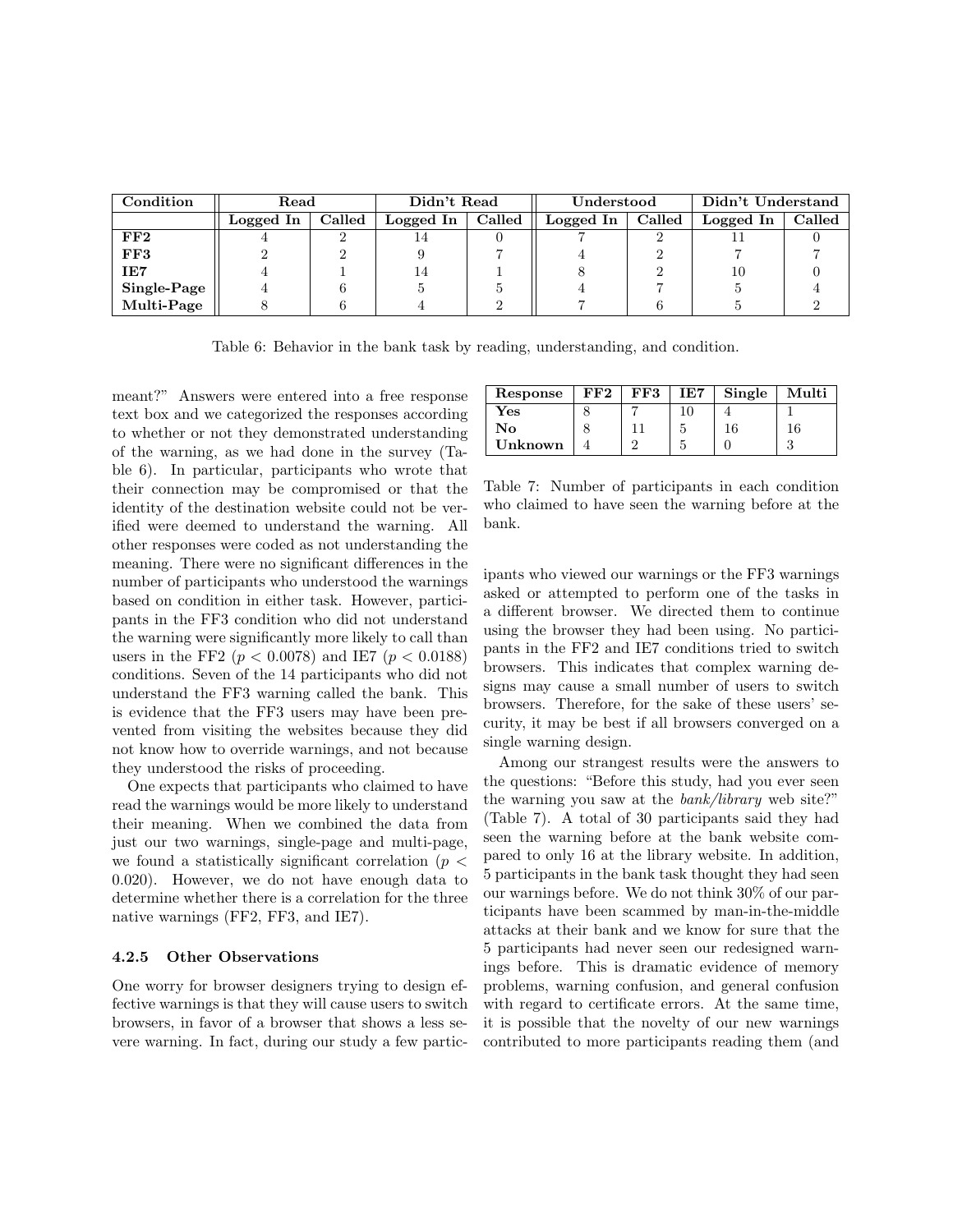consequently better understanding the risks of ignoring them). None of the participants who viewed our new warnings could have seen them before, while our randomized condition assignments resulted in the two Firefox conditions being assigned 27 participants who were pre-existing Firefox users (68% of 40) and the IE condition being assigned 6 participants who were existing IE users (30% of 20). Thus, it is likely that these 33 participants had already been exposed to the warnings prior to our study, but among our sample population we observed no significant differences in behavior among them and the participants in the IE and FF conditions who were accustomed to using different browsers.

In the exit survey we asked participants to use a 7-point Likert scale to report the influence of several factors on their decision to heed or ignore the warnings. The factors we included were: the text of the warning, the colors of the warning, the choices that the warning presented, the destination URL, and the look and feel of the destination website. We expected significantly more participants to grade the color and text of the website highly for our warnings. However, there was no statistically significant difference in participants' responses based on condition.

# 5 Discussion

Our warnings somewhat improved user behavior, but all warning strategies, including ours, leave too many users vulnerable to man-in-the-middle attacks. The five warnings we evaluated embodied three different strategies: explain the potential danger facing users, make it difficult for users to ignore, and ask a question users can answer. The strategies have differences that we will discuss later in this section. However, regardless of how compelling or difficult to ignore, users think SSL warnings are of little consequence because they see them at legitimate websites. Many users have a completely backward understanding of the risk of man-in-the-middle attacks and assume that they are *less* likely to occur at trusted websites like those belonging to banks. If they do become fraud victims, they are unlikely to pinpoint it to their decision to ignore a warning. Thus users' attitudes and beliefs about SSL warnings are likely to undermine their effectiveness [3]. Therefore, the best avenue we have for keeping users safe may be to avoid SSL warnings altogether and *really* make decisions for users—blocking them from unsafe situations and remaining silent in safe situations.

# 5.1 Limitations

We did not attempt to measure any long term affects of habituation to warnings. Many participants were likely to have previously seen the FF2 and IE7 warnings, while few users were likely to have seen FF3 warnings as that browser was released just before the study began. Our two warnings were new to all participants. We expect users were more likely to ignore the IE7 and FF2 warnings because of habituation, but this is not supported by our data.

Several artifacts of the study design may have caused participants to behave less securely than they normally would. Our study participants knew in advance that they would be using their bank credentials during the study and therefore the most security conscious potential participants may have decided not to perform the study. In addition, the study was performed at and sanctioned by Carnegie Mellon, and therefore participants may have trusted that the study would not put their credentials at risk.

In our study, users were much less likely to heed certificate warnings than in a previous study by Schechter et al. that also examined user responses to the IE7 certificate warning [17]. In our study 90% of participants ignored the IE7 warning while in the Schechter et al. study only 36% of participants who used their own accounts ignored the IE7 warning. We believe the differences may be due to the fact that in the previous study participants were told the study was about online banking, they performed four banking tasks prior to observing the warning, and they were given two other clues that the website might be insecure prior to the display of the warnings. The authors state, "responses to these clues may have been influenced by the presence of prior clues." Furthermore, the previous study was conducted while IE7 was still in beta and thus users were less likely to have seen the certificate warning before. In addition,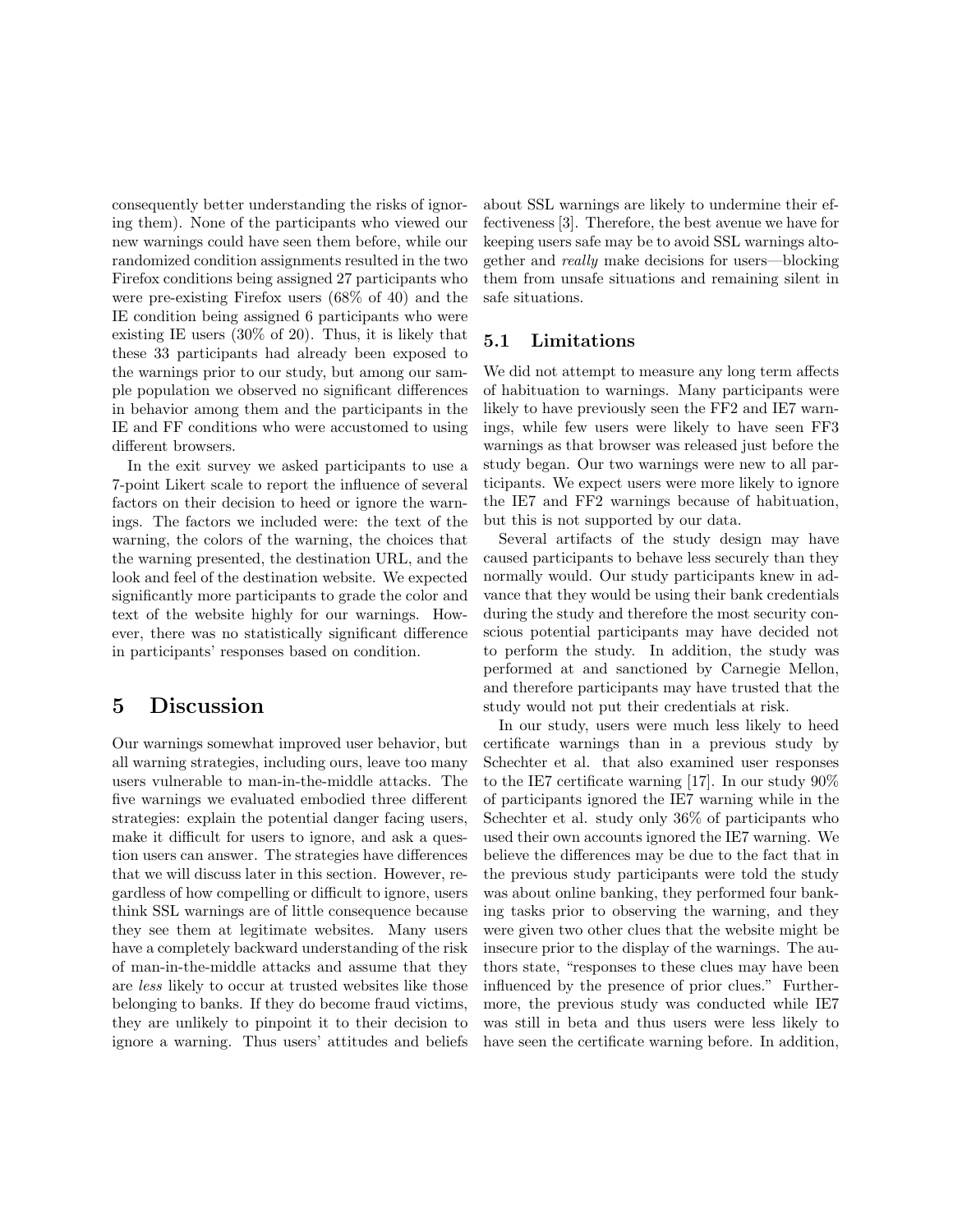our study participants were more technically sophisticated than the previous study's participants.

### 5.2 Explain the Danger

The FF2, IE7, and our single page warnings take the standard tactic of explaining the potential danger to users. The FF2 warning, which is an unalarming popup box with obscure language, prevented very few users from visiting the bank or library. The IE7 warning, which has clearer language and a more frightening overall look, does not perform any better. On the other hand, our single page warning, with its black and red colors, was the most effective of the five warnings at preventing users from visiting the bank website. In addition, only four users called the library, indicating that our single-page warning would be only a minor nuisance for legitimate websites. That said, we suspect our single page warning would become less effective as users are habituated to it when visiting legitimate websites.

## 5.3 Make it Difficult

The FF3 warning, as discussed at length in Section 4.2.2, prevents user from visiting websites with invalid certificates by confusing users and making it difficult for them to ignore the warning. This improves user behavior in risky situations like the bank task, but it presents a significant nuisance in safer situations like the library task. Many legitimate websites that use self-signed certificates have posted online tutorials teaching users how to override the FF3 warning.<sup>12</sup> We suspect that users who learn to use the warning from these tutorials, by simple trial and error, help from a friend, etc., will ignore subsequent warnings and will be left both annoyed and unprotected.

### 5.4 Ask a Question

Our multi-page warning, introduced in Section 4.1.2, asks the user a question in order to collect contextual information to allow the browser to better assess the risk of letting the user proceed to the website. This warning suffers from two usability problems: users may answer incorrectly because they are confused and users may knowingly answer incorrectly to get around the warning. In addition, it leaves users susceptible to active attacks such as the finer-grained origins attacks [9]. These problems, plus the fact that the single-page warning was more successful in preventing users from visiting the bank website, lead us to recommend against our multi-page warning as it is currently implemented.

The multi-page warning depends on users correctly answering our question, but only fifteen of the 20 participants answered correctly at the bank website. As discussed in Section 4.2.2, we believe that five participants either knowingly gave the wrong answer in order to reach the destination website without interruption, or they confused the warning with a server unavailable error. However, many users still made mistakes even when answering our question correctly. They behaved no more securely than users of our single-page warning.

Users who answered our question correctly and followed its advice would still be susceptible to finergrained origins attacks. As brought to our attention by an anonymous reviewer, an attacker with control over the network or DNS may circumvent the multi-page warning by forcing the browser to connect to a website other than the one the user intended. For example, let's say Alice goes to a webmail site (www.mail.com), but an attacker controls the network and wants to steal the password to her online bank (www.bank.com).

When Alice visits mail.com, the attacker sends a response to the Alice that forwards the browser to https://www.bank.com/action.js. Then, the attacker intercepts the connection to the bank with a selfsigned certificate, which triggers the warning shown in Figure  $4(a)$ . The warning asks her what type of website she is trying to reach and she answers "other" because she believes she is visiting her webmail. Since

<sup>12</sup>See for example: 1) http://hasylab.desy.de/ infrastructure/experiment control/links and tutorials/ ff3 and ssl/index eng.html, 2) http://www.engr.colostate.

edu/webmail/, and 3) http://knowledgehub.zeus.com/faqs/ 2008/02/05/configuring zxtm with firefox 3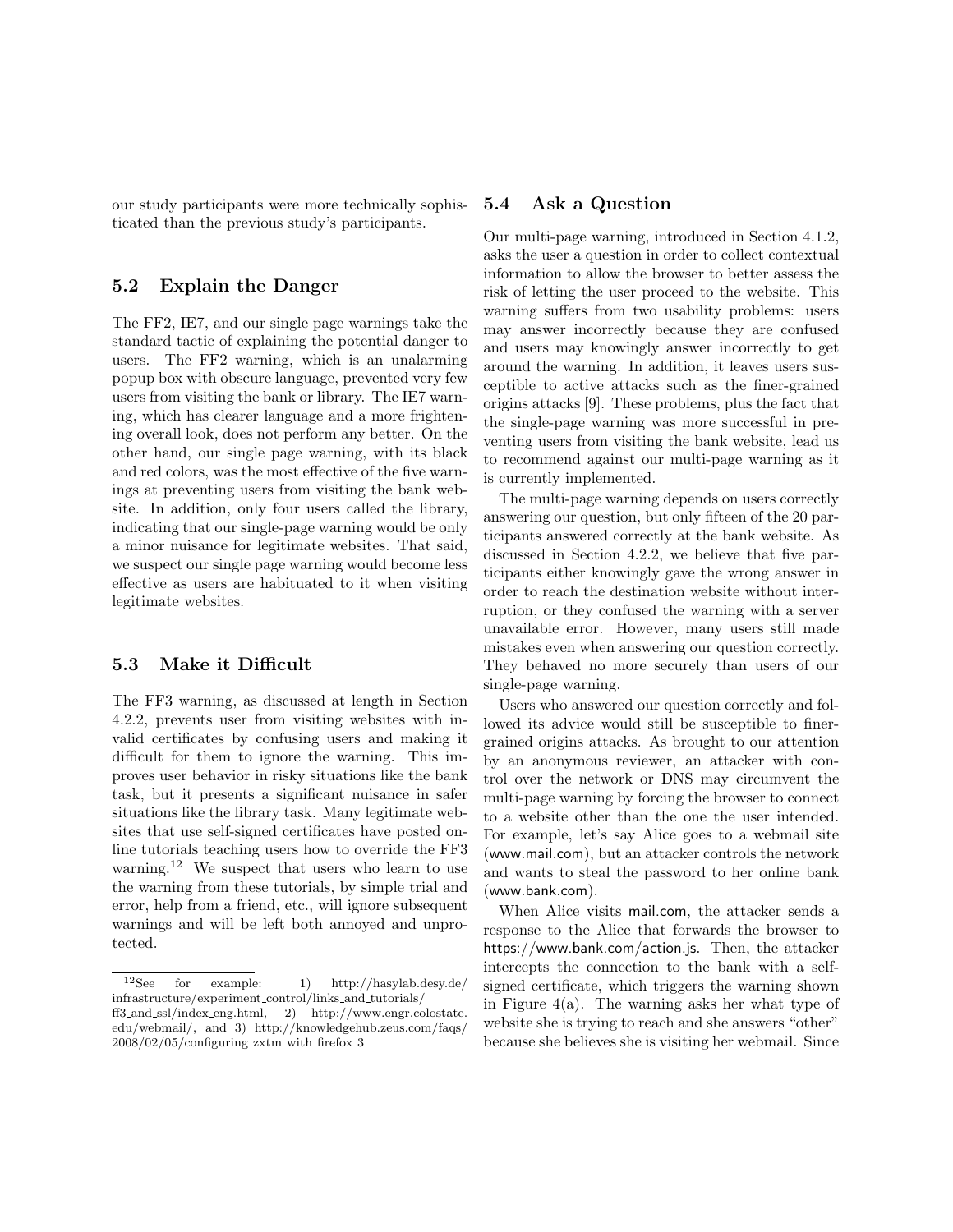Alice answered "other" she is immediately forwarded to action.js. If Alice has an open session with the bank, the attacker steals her bank.com secure cookies with the script.

Even if the user does not have an open session with the bank, the browser's cache will store the attack script. Let's say in its normal operation the bank site loads its version of action.js after a user logs-in. (If the site loads a different script, then the attacker simply poisons that script instead.) If Alice logs-into www.bank.com in the next year, then the attacker's version of action.js will load instead of the bank's version. As in the attack in the previous paragraph, the script steals her secure cookie. There are many other variations on this attack, but they all rely on Alice answering "what type of website are you trying to visit" based on the site she believes she is visiting instead of the site the attacker sends to her.

Designing an interface to collect contextual information from users without making them susceptible to active attacks such as those outlined above poses a challenge. While we can ask users simple questions about their intentions that they are capable of answering, we must be sure that attackers cannot intervene to mislead users. We may be able to improve the multi-page warning we proposed by asking users another question in certain circumstances. In particular, if the URL of the connecting website is substantially different than the URL the user typed (or clicked on, in the case of a link), then we would show the URL of the connecting website and ask the user if they intended to visit that URL. Unfortunately this is not a complete solution for websites with mixed content, like those using a third-party shopping cart provider. In addition, the usability of such a solution remains untested.

It remains an open research challenge to determine how to leverage contextual information—including user-provided information—in order to assess risks. In particular, an approach is needed that is not vulnerable to confused users, users trying to get around the system, or active attackers. It remains to be seen whether it is feasible to design a robust approach that uses user-provided information. Alternative approaches may leverage contextual information provided by sources other than the user.

### 5.5 Avoid Warnings

The ideal solution to SSL warning problems is to block access when users are in true danger and allow users to proceed when they are not. This ideal is probably unattainable, but two systems recently presented by the research community, ForceHTTPS [10] and Perspectives [20] (and discussed in Section 2), are steps in the right direction. Both systems identify websites likely to be unsafe and use warnings to stop users from proceeding. It would be better to block these unsafe websites entirely. We expect both systems to have extremely low false positive rates, but further evaluation is required to know for sure. Another possible way of identifying unsafe websites is to maintain a list of websites that are verified by a root certificate authority and block websites on the list when the browser receives a self-signed certificate instead.

# 6 Acknowledgements

Thanks to Dhruv Mohindra, Amit Bhan, and Stuart Schechter for their help in the early stages of this project. This work was supported in part by Microsoft Research and by the National Science Foundation under Grants No. 0524189 and 0831428. The first author is supported by a National Defense Science and Engineering Graduate Fellowship.

# References

- [1] J. C. Brustoloni and R. Villamarín-Salomón. Improving security decisions with polymorphic and audited dialogs. In *Proceedings of the 3rd symposium on Usable privacy and security*, pages 76–85, New York, NY, USA, 2007. ACM Press.
- [2] Certification Authority/Browser Forum. Extended validation SSL certificates, Accessed: July 27, 2007. http: //cabforum.org/.
- [3] L. F. Cranor. A framework for reasoning about the human in the loop. In *Proceedings of the 1st Conference on Usability, Psychology, and Security*, pages 1–15, Berkeley, CA, USA, 2008. USENIX Association.
- [4] R. Dhamija, J. D. Tygar, and M. Hearst. Why phishing works. In *Proceedings of the SIGCHI Conference on Human Factors in Computing Systems*, pages 581–590, New York, NY, USA, 2006. ACM.